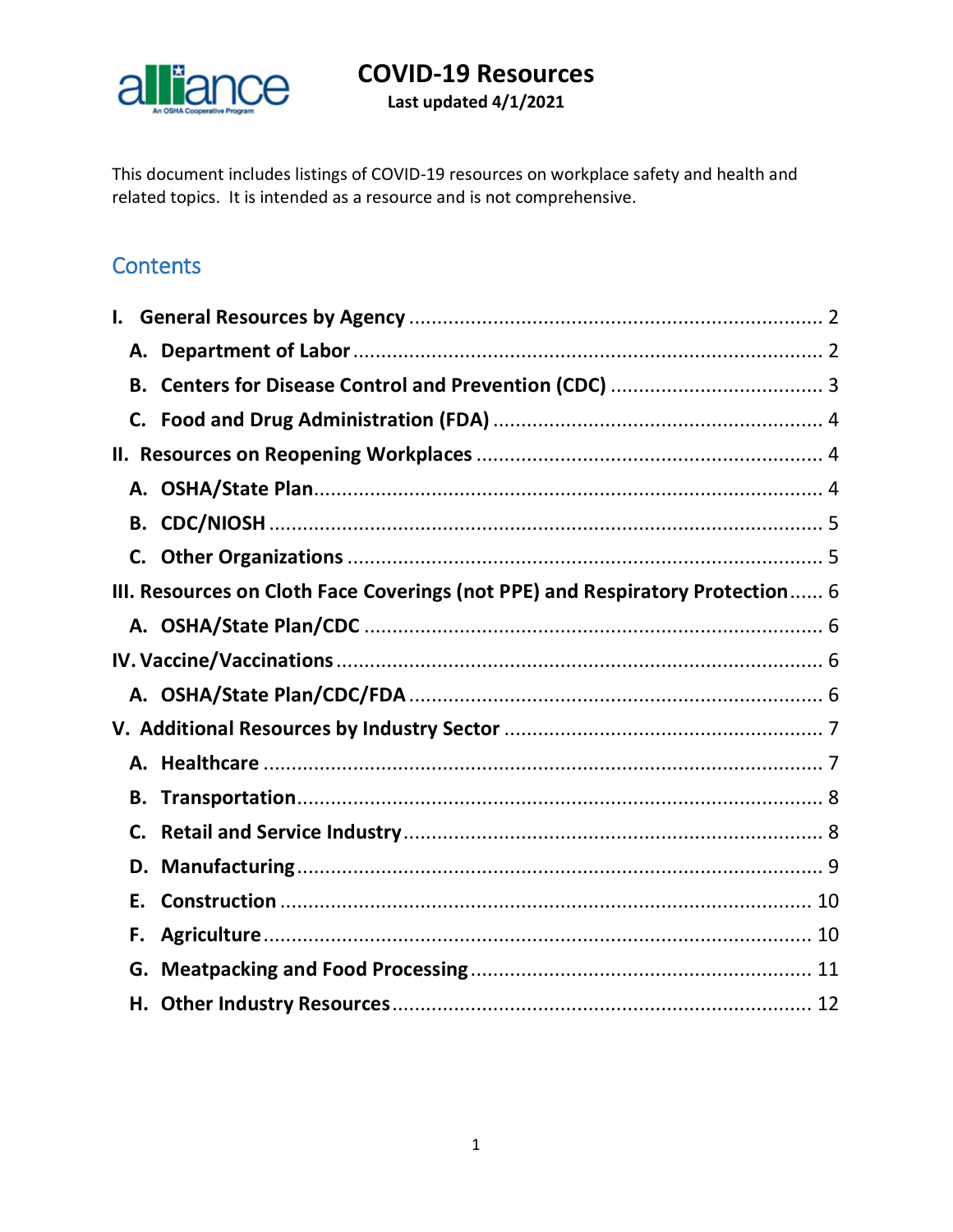

**Last updated 4/1/2021**

# <span id="page-1-0"></span>**I. General Resources by Agency**

## <span id="page-1-1"></span>**A. Department of Labor**

#### **1. Occupational Safety and Health Administration**

OSHA's primary resource is the [COVID-19 Safety and Health Topics Page.](https://www.osha.gov/SLTC/covid-19/) This page is updated routinely and we encourage you to review it frequently. General guidance on this page includes:

- [Protecting Workers: Guidance on Mitigating and Preventing the Spread of COVID-19 in](https://www.osha.gov/coronavirus/safework)  [the Workplace](https://www.osha.gov/coronavirus/safework) and [Highlights](https://www.osha.gov/sites/default/files/revised-preventing-spread-covid-19-highlights.pdf) [\(Spanish\)](https://www.osha.gov/sites/default/files/revised-preventing-spread-covid-19-highlights-sp.pdf)
- [Guidance by Industry](https://www.osha.gov/coronavirus/guidance/industry)
- [Guidance by Topic](https://www.osha.gov/coronavirus/guidance/topic)
- [Ten Steps All Workplaces Can Take to Reduce Risk of Exposure to Coronavirus Poster](https://www.osha.gov/publications/publication-products?publication_title=Ten+Steps+All+Workplaces+Can+Take+to+Reduce+Risk+of+Exposure+to+Coronavirus+Poster) (Available in 13 Languages)
- [Prevent Worker Exposure to Coronavirus](https://www.osha.gov/Publications/OSHA3989.pdf) [\(Spanish\)](https://www.osha.gov/Publications/OSHA3991.pdf)
- [Worker Exposure Risk to COVID-19](https://gcc01.safelinks.protection.outlook.com/?url=https%3A%2F%2Fwww.osha.gov%2FPublications%2FOSHA3993.pdf&data=02%7C01%7CJones.Tina%40dol.gov%7C6e2c3b1ce10f40013c9508d7da6a3123%7C75a6305472044e0c9126adab971d4aca%7C0%7C0%7C637218021941315643&sdata=8Qkg7qXjpicIogFQP3X08rJ7n0TVWggPMgQvrxMnfMc%3D&reserved=0) [\(Spanish\)](https://gcc01.safelinks.protection.outlook.com/?url=https%3A%2F%2Fwww.osha.gov%2FPublications%2FOSHA3993SP.pdf&data=02%7C01%7CJones.Tina%40dol.gov%7C6e2c3b1ce10f40013c9508d7da6a3123%7C75a6305472044e0c9126adab971d4aca%7C0%7C0%7C637218021941315643&sdata=SnppZp%2FLhoXUhx07kT828WxpRx9EzG34cXCHI%2BTN8nk%3D&reserved=0)
- [Videos Providing Quick Safety Tips](https://www.osha.gov/#covidVideos)
- OSHA [COVID-19 Data](https://www.osha.gov/news) and Media Resources
- [Frequently Asked Questions and Answers](https://www.osha.gov/SLTC/covid-19/covid-19-faq.html) (includes FAQs on cleaning and disinfection, cloth face coverings, personal protective equipment, recordkeeping, return to work, and other topics) and
	- o [Posting the OSHA 300A or Equivalent Form](https://www.osha.gov/coronavirus/faqs#form300a)
- Public Service Announcements
	- o Safety (English (0:15) [Recording](https://www.osha.gov/sites/default/files/OSHA_SHW_RadioSpot1_Eng.mp3) | [Transcript\)](https://www.osha.gov/psa#covid1en) (Spanish (0:20) [Recording](https://www.osha.gov/sites/default/files/OSHA_SHW_RadioSpot1_Span.mp3) | [Transcript\)](https://www.osha.gov/psa#covid1sp). (July 6, 2020).
	- o Health (English (0:15) [Recording](https://www.osha.gov/sites/default/files/OSHA_SHW_RadioSpot2_Eng.mp3) | [Transcript\)](https://www.osha.gov/psa#covid2en) (Spanish (0:20) [Recording](https://www.osha.gov/sites/default/files/OSHA_SHW_RadioSpot2_Span.mp3) | [Transcript\)](https://www.osha.gov/psa#covid2sp). (July 6, 2020).
- [Additional Considerations for Workers in Shared Housing](https://www.osha.gov/SLTC/covid-19/workers-in-shared-housing.html)
- [Lessons Learned: Frequently Cited Standards Related to COVID-19 Inspections](https://www.osha.gov/SLTC/covid-19/covid-citations-lessons.pdf)
- [Common COVID-19 Citations: Helping Employers Better Protect Workers and Comply](https://www.osha.gov/SLTC/covid-19/covid-citations-guidance.pdf)  [with OSHA Regulations](https://www.osha.gov/SLTC/covid-19/covid-citations-guidance.pdf)

Enforcement Policy Directions and Memorandums: One (1) Enforcement Direction and Nine (9) memorandums related to COVID-19 are in effect and intended to be time-limited to the current public health crisis:

- National Emphasis Program [Coronavirus Disease 2019 \(COVID-19\)](https://www.osha.gov/sites/default/files/enforcement/directives/DIR_2021-01_CPL-03.pdf)
- **3/12/2021-** [Updated Interim Enforcement Response Plan for Coronavirus Disease 2019](https://www.osha.gov/memos/2021-03-12/updated-interim-enforcement-response-plan-coronavirus-disease-2019-covid-19)  [\(COVID-19\)](https://www.osha.gov/memos/2021-03-12/updated-interim-enforcement-response-plan-coronavirus-disease-2019-covid-19)
- **10/2/2020-** [Temporary Enforcement Guidance –](https://www.osha.gov/memos/2020-10-02/temporary-enforcement-guidance-tight-fitting-powered-air-purifying-respirators) Tight-Fitting Powered Air Purifying [Respirators \(PAPRs\) Used During the Coronavirus Disease 2019 \(COVID-19\) Pandemic](https://www.osha.gov/memos/2020-10-02/temporary-enforcement-guidance-tight-fitting-powered-air-purifying-respirators)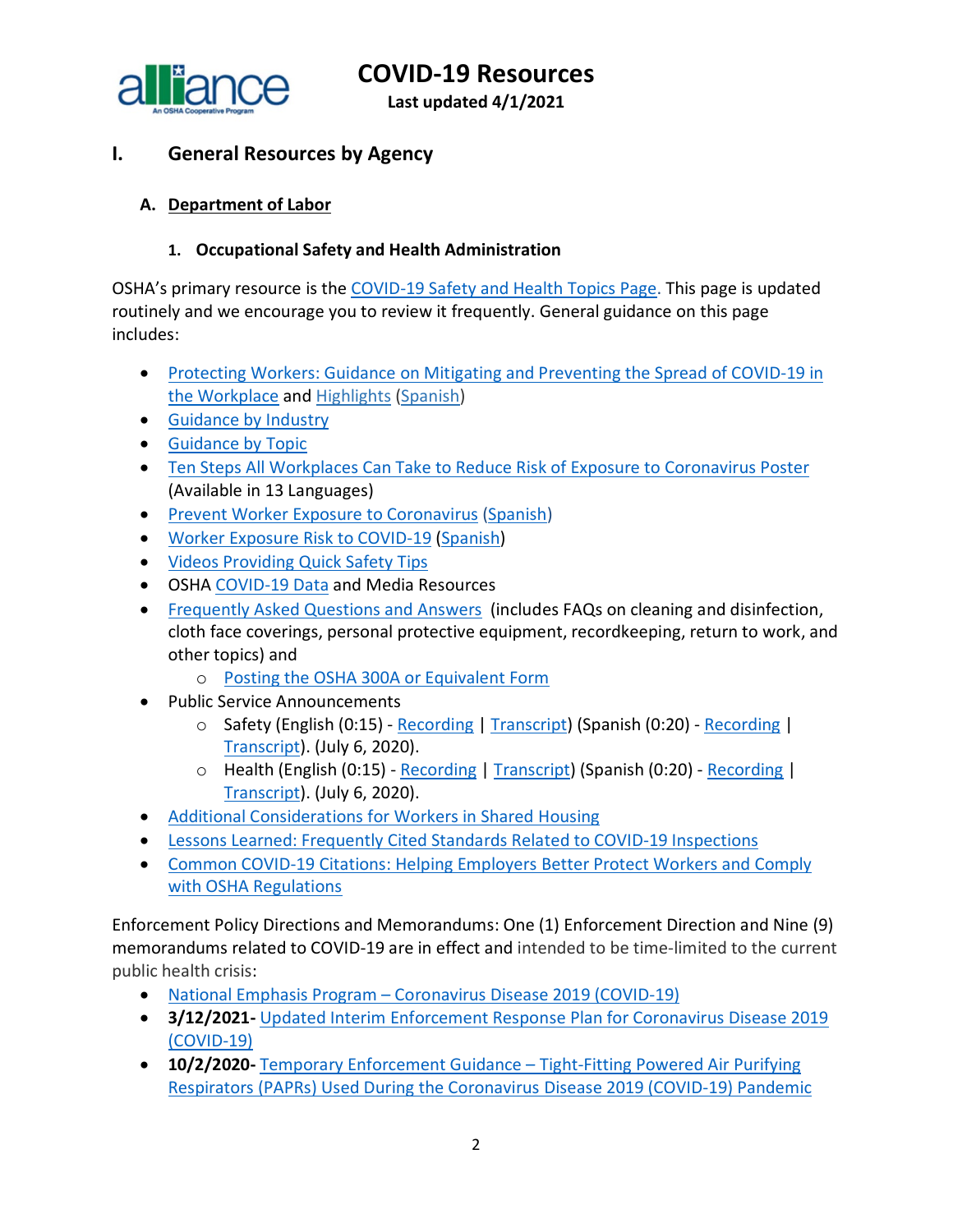

**Last updated 4/1/2021**

- **05/19/2020-** [Revised Enforcement Guidance for Recording Cases of Coronavirus Disease](https://www.osha.gov/memos/2020-05-19/revised-enforcement-guidance-recording-cases-coronavirus-disease-2019-covid-19)  [2019 \(COVID-19\)](https://www.osha.gov/memos/2020-05-19/revised-enforcement-guidance-recording-cases-coronavirus-disease-2019-covid-19)
- **04/24/2020** [Enforcement Guidance on Decontamination of Filtering Facepiece](https://www.osha.gov/memos/2020-04-24/enforcement-guidance-decontamination-filtering-facepiece-respirators-healthcare)  [Respirators in Healthcare During the Coronavirus Disease 2019](https://www.osha.gov/memos/2020-04-24/enforcement-guidance-decontamination-filtering-facepiece-respirators-healthcare) (COVID-19) Pandemic
- **04/16/2020**  [Discretion in Enforcement when Considering an Employer's Good Faith](https://www.osha.gov/memos/2020-04-16/discretion-enforcement-when-considering-employers-good-faith-efforts-during)  [Efforts During the Coronavirus Disease 2019 \(COVID-19\) Pandemic](https://www.osha.gov/memos/2020-04-16/discretion-enforcement-when-considering-employers-good-faith-efforts-during)
- **04/08/2020**  [Expanded Temporary Enforcement Guidance on Respiratory Protection](https://www.osha.gov/memos/2020-04-08/expanded-temporary-enforcement-guidance-respiratory-protection-fit-testing-n95)  [Fit-Testing for N95 Filtering Facepieces in All Industries During the Coronavirus Disease](https://www.osha.gov/memos/2020-04-08/expanded-temporary-enforcement-guidance-respiratory-protection-fit-testing-n95)  [2019 \(COVID-19\) Pandemic](https://www.osha.gov/memos/2020-04-08/expanded-temporary-enforcement-guidance-respiratory-protection-fit-testing-n95)
- **04/03/2020**  [Enforcement Guidance for Use of Respiratory Protection Equipment](https://www.osha.gov/memos/2020-04-03/enforcement-guidance-use-respiratory-protection-equipment-certified-under)  [Certified under Standards of Other Countries or Jurisdictions During the Coronavirus](https://www.osha.gov/memos/2020-04-03/enforcement-guidance-use-respiratory-protection-equipment-certified-under)  [Disease 2019 \(COVID-19\) Pandemic](https://www.osha.gov/memos/2020-04-03/enforcement-guidance-use-respiratory-protection-equipment-certified-under)
- **04/03/2020**  [Enforcement Guidance for Respiratory Protection and the N95 Shortage](https://www.osha.gov/memos/2020-04-03/enforcement-guidance-respiratory-protection-and-n95-shortage-due-coronavirus)  [Due to the Coronavirus Disease 2019 \(COVID-19\) Pandemic](https://www.osha.gov/memos/2020-04-03/enforcement-guidance-respiratory-protection-and-n95-shortage-due-coronavirus) - [1910.134 App B-1]
- **03/14/2020**  [Temporary Enforcement Guidance -](https://www.osha.gov/memos/2020-03-14/temporary-enforcement-guidance-healthcare-respiratory-protection-annual-fit) Healthcare Respiratory Protection [Annual Fit-Testing for N95 Filtering Facepieces During the COVID-19 Outbreak](https://www.osha.gov/memos/2020-03-14/temporary-enforcement-guidance-healthcare-respiratory-protection-annual-fit)

## **2. Wage and Hour Division (WHD)**

WHD's Primary Resource is its [WHD COVID-19 Official Webpage,](https://www.dol.gov/agencies/whd/pandemic) which provides information on the implementation of the [Families First Coronavirus Response Act](https://www.dol.gov/agencies/whd/ffcra) (FFCRA).

### <span id="page-2-0"></span>**B. Centers for Disease Control and Prevention (CDC)**

CDC's primary resource is the CDC [COVID-19 Official Webpage.](https://www.cdc.gov/coronavirus/2019-nCoV/index.html) This page is updated routinely and we encourage you to review it frequently. Recent guidance released and housed on this page includes:

- **New Update** [CDC COVID-19 Guidance Documents](https://www.cdc.gov/coronavirus/2019-ncov/communication/guidance-list.html?Sort=Date%3A%3Adesc)
- [COVID-19 One-Stop Shop Toolkits](https://www.cdc.gov/coronavirus/2019-ncov/communication/toolkits/index.html)
- **New Update** [Resources for Businesses and Employers \(includes guidance on reopening,](https://www.cdc.gov/coronavirus/2019-ncov/community/organizations/businesses-employers.html)  [also provided below\)](https://www.cdc.gov/coronavirus/2019-ncov/community/organizations/businesses-employers.html)
	- o [Toolkit for Worker Safety and Support](https://www.cdc.gov/coronavirus/2019-ncov/communication/toolkits/employees-and-worker-safety.html)
	- o [Guidance for Businesses and Employers](https://www.cdc.gov/coronavirus/2019-ncov/community/guidance-business-response.html)
	- o [FAQs for Workplaces & Businesses](https://www.cdc.gov/coronavirus/2019-ncov/community/general-business-faq.html)
	- o [Testing in High-Density Critical Infrastructure Workplaces](https://www.cdc.gov/coronavirus/2019-ncov/community/worker-safety-support/hd-testing.html) and [Testing in Non-](https://www.cdc.gov/coronavirus/2019-ncov/community/organizations/testing-non-healthcare-workplaces.html?deliveryName=USCDC_10_4-DM32782)[Healthcare Workplaces](https://www.cdc.gov/coronavirus/2019-ncov/community/organizations/testing-non-healthcare-workplaces.html?deliveryName=USCDC_10_4-DM32782)
	- o **New Update-** [Cleaning, Disinfecting, & Ventilation](https://www.cdc.gov/coronavirus/2019-ncov/community/clean-disinfect/index.html)
	- o [Coping with Stress for Workers](https://www.cdc.gov/coronavirus/2019-ncov/community/mental-health-non-healthcare.html?deliveryName=USCDC_10_4-DM27902)
	- o [Managing Workplace Fatigue](https://www.cdc.gov/coronavirus/2019-ncov/hcp/managing-workplace-fatigue.html?deliveryName=USCDC_10_4-DM27902)
- [Specific Industries](https://www.cdc.gov/coronavirus/2019-ncov/community/worker-safety-support/index.html)
- [Critical Infrastructure Response Planning](https://www.cdc.gov/coronavirus/2019-ncov/community/critical-workers/implementing-safety-practices.html?deliveryName=USCDC_10_4-DM27902) and [COVID-19 Communication Plan for Select](https://www.cdc.gov/coronavirus/2019-ncov/community/communication-plan.html?deliveryName=USCDC_10_4-DM34769)  [Non-healthcare Critical Infrastructure Employers](https://www.cdc.gov/coronavirus/2019-ncov/community/communication-plan.html?deliveryName=USCDC_10_4-DM34769)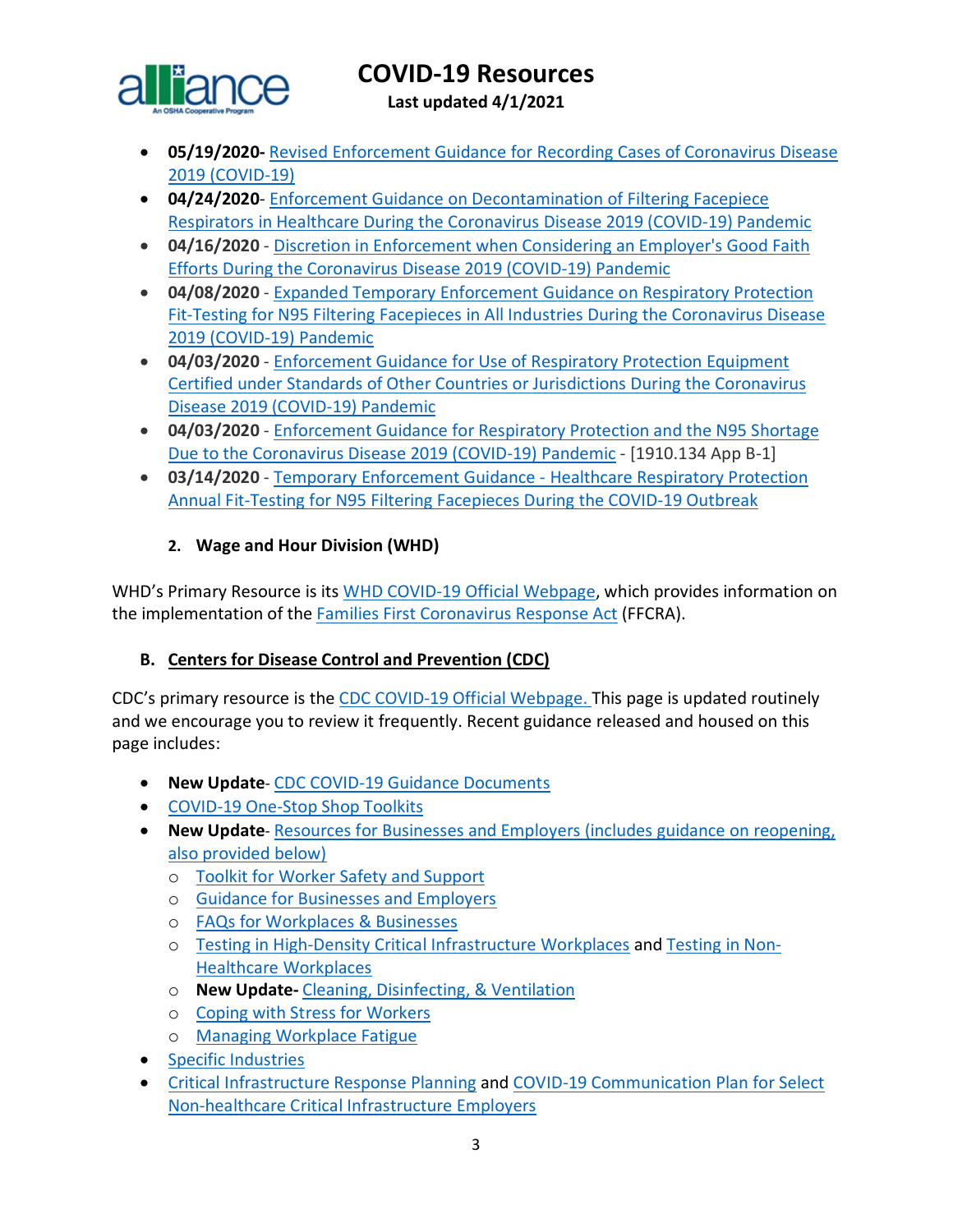

**Last updated 4/1/2021**

- [Preparing Small Businesses](https://gcc01.safelinks.protection.outlook.com/?url=https%3A%2F%2Fwww.cdc.gov%2Fcoronavirus%2F2019-ncov%2Fcommunity%2Fguidance-small-business.html&data=02%7C01%7CLee.Joey.C%40dol.gov%7Cd3f028a2390845ad13b208d7e073765f%7C75a6305472044e0c9126adab971d4aca%7C0%7C0%7C637224658823422112&sdata=afIVXnYi82UYP1zyR2iOZP07LFSoUrCLAneLSEqORqU%3D&reserved=0)
- [Cases of COVID-19 in the U.S.](https://www.cdc.gov/coronavirus/2019-ncov/cases-updates/cases-in-us.html) and [COVIDView: A Weekly Surveillance Summary of U.S.](https://www.cdc.gov/coronavirus/2019-ncov/covid-data/covidview/index.html?CDC_AA_refVal=https%3A%2F%2Fwww.cdc.gov%2Fcoronavirus%2F2019-ncov%252)  [COVID-19 Activity](https://www.cdc.gov/coronavirus/2019-ncov/covid-data/covidview/index.html?CDC_AA_refVal=https%3A%2F%2Fwww.cdc.gov%2Fcoronavirus%2F2019-ncov%252)
- [Interim Guidance for Discontinuation of Isolation for Persons with COVID-19 Not in](https://www.cdc.gov/coronavirus/2019-ncov/hcp/disposition-in-home-patients.html?deliveryName=USCDC_10_4-DM33737)  [Healthcare Settings](https://www.cdc.gov/coronavirus/2019-ncov/hcp/disposition-in-home-patients.html?deliveryName=USCDC_10_4-DM33737)
- [Contact Tracing in Non-Healthcare Workplaces](https://www.cdc.gov/coronavirus/2019-ncov/community/contact-tracing-nonhealthcare-workplaces.html?deliveryName=USCDC_10_4-DM34769)
- Fact sheets for [employees](https://www.cdc.gov/coronavirus/2019-ncov/community/organizations/heat-stress-employees.html) and [employers](https://www.cdc.gov/coronavirus/2019-ncov/community/organizations/heat-stress-employers.html) on heat stress prevention during the COVID-19 pandemic
- **New Update** [Print Resources](https://www.cdc.gov/coronavirus/2019-ncov/communication/print-resources.html?Sort=Date%3A%3Adesc) (that may be downloaded and printed)
- [When to Quarantine](https://www.cdc.gov/coronavirus/2019-ncov/if-you-are-sick/quarantine.html)

#### <span id="page-3-0"></span>**C. Food and Drug Administration (FDA)**

FDA's primary resource is the [COVID-19 Official Website.](https://www.fda.gov/emergency-preparedness-and-response/counterterrorism-and-emerging-threats/coronavirus-disease-2019-covid-19) This page is updated routinely and we encourage you to review it frequently. Recent guidance related to workplace safety and health released and housed on this page includes:

- [Is Your Hand Sanitizer on FDA's List of Products You Should Not Use?](https://www.fda.gov/consumers/consumer-updates/your-hand-sanitizer-fdas-list-products-you-should-not-use?utm_campaign=082520_PR_Coronavirus%20%28COVID-19%29%20Update%3A%20Daily%20Roundup%20August%2025%2C%202020&utm_medium=email&utm_source=Eloqua)
- [FDA Updates on Hand Sanitizers Consumers Should Not Use](https://www.fda.gov/drugs/drug-safety-and-availability/fda-updates-hand-sanitizers-consumers-should-not-use?utm_campaign=082520_PR_Coronavirus%20%28COVID-19%29%20Update%3A%20Daily%20Roundup%20August%2025%2C%202020&utm_medium=email&utm_source=Eloqua#5f47ae8cd1538)

### <span id="page-3-1"></span>**II. Resources on Reopening Workplaces**

#### <span id="page-3-2"></span>**A. OSHA/State Plan**

- [COVID-19 Guidance on Social Distancing at Work](https://www.osha.gov/Publications/OSHA4027.pdf)
- [COVID-19 Guidance on Ventilation in the Workplace](https://www.osha.gov/Publications/OSHA4103.pdf) [\(Spanish\)](https://www.osha.gov/Publications/OSHA4104.pdf)
- State Plans Emergency Temporary Standards and related Regulations
	- o Cal/OSHA [COVID-19 Resources,](https://www.dir.ca.gov/dosh/coronavirus/) including access to the [Emergency Temporary](https://www.dir.ca.gov/dosh/coronavirus/ETS.html)  [Standard and related resources](https://www.dir.ca.gov/dosh/coronavirus/ETS.html) (FAQs, Model Plans, Fact Sheet, etc.)
		- **[California Labor & Workforce Development](https://www.labor.ca.gov/coronavirus2019/#chart) Agency (LWDA) Resources for** [Employers and Workers](https://www.labor.ca.gov/coronavirus2019/#chart)
		- [California New Employer Portal to Assist With COVID-19 Compliance](https://saferatwork.covid19.ca.gov/employers/#employer-portal)
	- o [Michigan Workplace Safety Guidance,](https://www.michigan.gov/leo/0,5863,7-336-100207---,00.html) including access to the [Michigan](https://www.michigan.gov/documents/leo/Final_MIOSHA_Rules_705164_7.pdf)  [Emergency Rule](https://www.michigan.gov/documents/leo/Final_MIOSHA_Rules_705164_7.pdf)
		- [Michigan Act on Preventing Retaliation,](http://www.legislature.mi.gov/documents/2019-2020/billenrolled/House/pdf/2020-HNB-6032.pdf)
		- [Michigan COVID-19 Response and Reopening Liability Assurance Act](http://www.legislature.mi.gov/documents/2019-2020/billenrolled/House/pdf/2020-HNB-6030.pdf) and
		- **Amended Michigan Occupational Safety and Health Act Liability** [Protection to Employers for an Employee's Exposure to COVID-19](http://www.legislature.mi.gov/documents/2019-2020/billenrolled/House/pdf/2020-HNB-6031.pdf)
		- [Rules to Help Protect Michigan Workers From the Spread of COVID-19](https://www.michigan.gov/leo/0,5863,7-336-76741-555024--,00.html)
		- **New** [Michigan Extends COVID-19 Workplace Emergency Rules For](https://www.michigan.gov/documents/leo/Final_MIOSHA_Rules_705164_7.pdf)  [Another Six Months](https://www.michigan.gov/documents/leo/Final_MIOSHA_Rules_705164_7.pdf)
	- o [Virginia Final Permanent Standard for Infectious Disease Prevention](https://www.doli.virginia.gov/proposed-permanent-standard-for-infectious-disease-prevention-for-covid-19/) Standard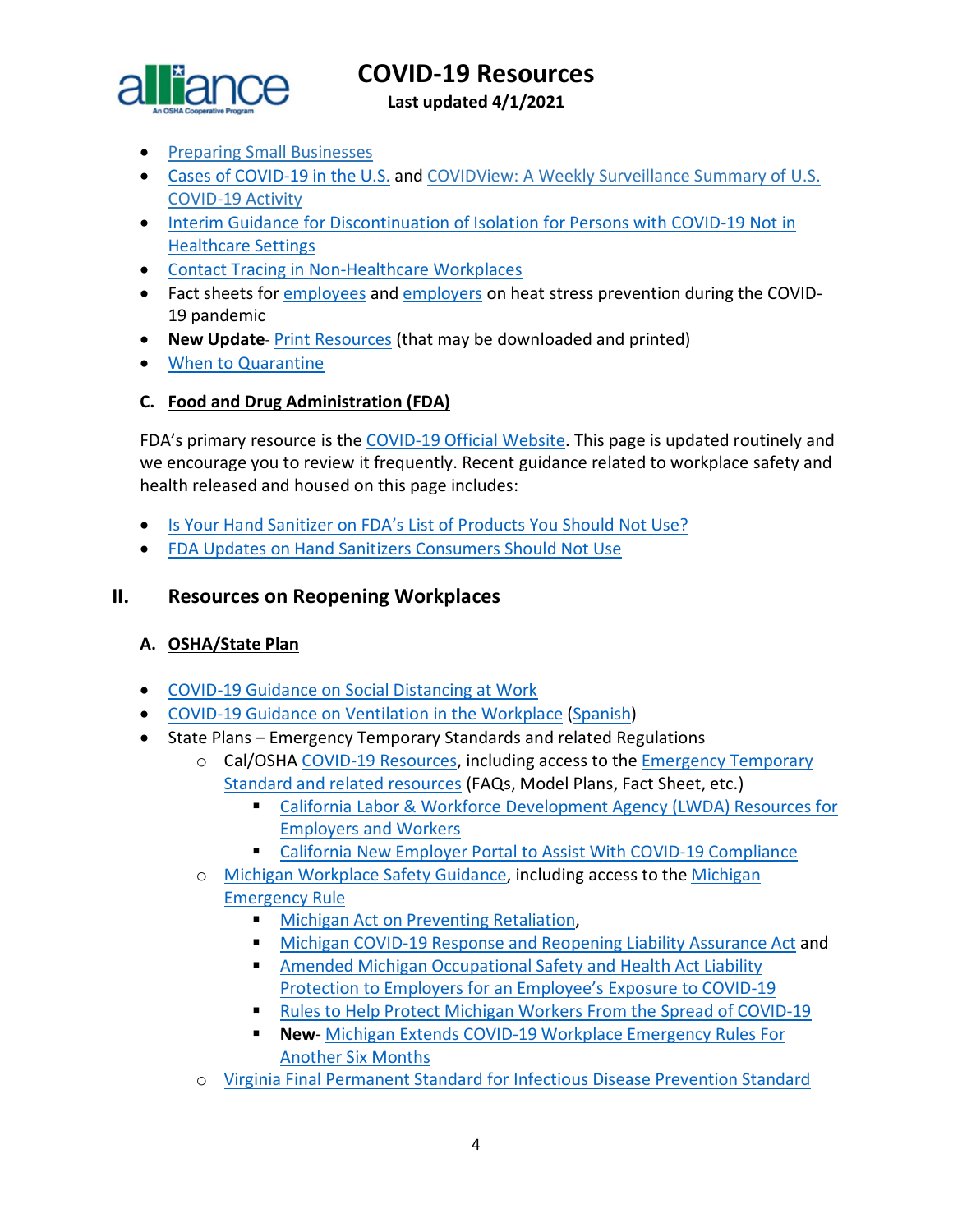

**Last updated 4/1/2021**

- o Oregon OSHA [COVID-19 Resources,](https://osha.oregon.gov/covid19/Pages/default.aspx) including access to the [Temporary Rule](https://osha.oregon.gov/OSHARules/div1/437-001-0744.pdf)  [Addressing COVID-19 Workplace Risk](https://osha.oregon.gov/OSHARules/div1/437-001-0744.pdf)
- o Minnesota [Emergency Executive Order 20-74,](https://mn.gov/governor/assets/EO%2020-74%20Final_tcm1055-437539.pdf) [Sample Plan,](http://www.dli.mn.gov/sites/default/files/doc/COVID_19_business_plan_template.docx) and [COVID-19](https://www.dli.mn.gov/sites/default/files/pdf/COVID_19_preparedness_plans_industry_guidance_FAQs.pdf)  [Preparedness Plan FAQs](https://www.dli.mn.gov/sites/default/files/pdf/COVID_19_preparedness_plans_industry_guidance_FAQs.pdf)
- o [New Jersey Department of Labor & Workforce Development Executive Order to](https://nj.gov/infobank/eo/056murphy/pdf/EO-192.pdf?_ga=2.161068477.1413891878.1603977019-1458229417.1603977019)  [Protect New Jersey's Workforce During the COVID-19 Pandemic](https://nj.gov/infobank/eo/056murphy/pdf/EO-192.pdf?_ga=2.161068477.1413891878.1603977019-1458229417.1603977019)
- o [New Mexico's Emergency Temporary Standard](https://www.env.nm.gov/wp-content/uploads/2020/03/Emergency-Amendment-to-11.5.1.16-final.pdf)
- o Utah ETS- [Face Mask Use to Prevent the Spread of COVID-19](https://laborcommission.utah.gov/divisions/uosh/emergency-rule/)
- o Washington [COVID-19 Resources,](https://lni.wa.gov/safety-health/safety-topics/topics/coronavirus#requirements-and-policies) including access to emergency rules on [Prohibited Business Activities](https://lni.wa.gov/rulemaking-activity/AO21-02/2102CR103EAdoption.pdf) and [Additional Requirements to Protect Occupants](https://lni.wa.gov/rulemaking-activity/AO21-01/2101CR103EAdoption.pdf)  [in Temporary Worker Housing From COVID-19 exposure](https://lni.wa.gov/rulemaking-activity/AO21-01/2101CR103EAdoption.pdf)
- Many [State Plans](https://www.osha.gov/stateplans) have issued guidelines for employers and workers in their states and some are included in this resource. For the most up-to-date information on COVID-19 resources, please check the state's webpage.

### <span id="page-4-0"></span>**B. CDC/NIOSH**

- [Resuming Business Toolkit](https://www.cdc.gov/coronavirus/2019-ncov/community/resuming-business-toolkit.html?deliveryName=USCDC_10_4-DM29483)
- **New Update** [Reopening Guidance for Cleaning and Disinfecting Public Spaces,](https://www.cdc.gov/coronavirus/2019-ncov/community/reopen-guidance.html?deliveryName=USCDC_10_4-DM27264)  [Workplaces, Businesses, Schools, and Homes](https://www.cdc.gov/coronavirus/2019-ncov/community/reopen-guidance.html?deliveryName=USCDC_10_4-DM27264)

o [Hazard Communication for Disinfectants Used Against Viruses](https://www.cdc.gov/niosh/topics/disinfectant/default.html?deliveryName=USCDC_10_4-DM35971)

- [Guidance for Reopening Buildings After Prolonged Shutdown or Reduced Operation:](https://www.cdc.gov/coronavirus/2019-ncov/php/building-water-system.html)  [Ensure the Safety of Your Occupants and Building Water System and Devices](https://www.cdc.gov/coronavirus/2019-ncov/php/building-water-system.html)
- [Employer Information for Office Buildings](https://www.cdc.gov/coronavirus/2019-ncov/community/office-buildings.html?deliveryName=USCDC_10_4-DM29483)
- [Carpooling: Here are ways that you can help prevent the spread of COVID-19 when](https://www.cdc.gov/coronavirus/2019-ncov/downloads/community/organizations/carpooling-fs.pdf?deliveryName=USCDC_10_4-DM34769)  [carpooling,](https://www.cdc.gov/coronavirus/2019-ncov/downloads/community/organizations/carpooling-fs.pdf?deliveryName=USCDC_10_4-DM34769) also available in [Marshallese,](https://gcc02.safelinks.protection.outlook.com/?url=https%3A%2F%2Ft.emailupdates.cdc.gov%2Fr%2F%3Fid%3Dh28e36777%2C120d5047%2C120d7b03&data=02%7C01%7CJones.Tina%40dol.gov%7Cd57c418e7ca1432a08b408d84061c3ee%7C75a6305472044e0c9126adab971d4aca%7C0%7C0%7C637330135927413142&sdata=RsA38qXh2xN6qXR4Ps53vufSy2KsPalG130fEhM97Uw%3D&reserved=0) [Russian,](https://gcc02.safelinks.protection.outlook.com/?url=https%3A%2F%2Ft.emailupdates.cdc.gov%2Fr%2F%3Fid%3Dh28e36777%2C120d5047%2C120d7b04&data=02%7C01%7CJones.Tina%40dol.gov%7Cd57c418e7ca1432a08b408d84061c3ee%7C75a6305472044e0c9126adab971d4aca%7C0%7C0%7C637330135927413142&sdata=L3x6oWTT2qlFicjyB5%2BElmTcgmXFqPE%2FMHzGS2h72II%3D&reserved=0) [Spanish,](https://gcc02.safelinks.protection.outlook.com/?url=https%3A%2F%2Ft.emailupdates.cdc.gov%2Fr%2F%3Fid%3Dh28e36777%2C120d5047%2C120d7b05&data=02%7C01%7CJones.Tina%40dol.gov%7Cd57c418e7ca1432a08b408d84061c3ee%7C75a6305472044e0c9126adab971d4aca%7C0%7C0%7C637330135927413142&sdata=o6WoBVYHtWbCZQt6Oi3Cmq3c7mcnLmAoVK1E9o7K%2FLM%3D&reserved=0) [Tamil,](https://gcc02.safelinks.protection.outlook.com/?url=https%3A%2F%2Ft.emailupdates.cdc.gov%2Fr%2F%3Fid%3Dh28e36777%2C120d5047%2C120d7b06&data=02%7C01%7CJones.Tina%40dol.gov%7Cd57c418e7ca1432a08b408d84061c3ee%7C75a6305472044e0c9126adab971d4aca%7C0%7C0%7C637330135927423136&sdata=pvaJELjmctINVBLybwZ69a336WGtZ2t1Qi0d4KZxw%2FI%3D&reserved=0) [Telugu,](https://gcc02.safelinks.protection.outlook.com/?url=https%3A%2F%2Ft.emailupdates.cdc.gov%2Fr%2F%3Fid%3Dh28e36777%2C120d5047%2C120d7b07&data=02%7C01%7CJones.Tina%40dol.gov%7Cd57c418e7ca1432a08b408d84061c3ee%7C75a6305472044e0c9126adab971d4aca%7C0%7C0%7C637330135927423136&sdata=UBtZcT%2F6gjcND0GAdE6DTg0NQHpCLHHqKnFxZRB7plA%3D&reserved=0) and [Vietnamese](https://gcc02.safelinks.protection.outlook.com/?url=https%3A%2F%2Ft.emailupdates.cdc.gov%2Fr%2F%3Fid%3Dh28e36777%2C120d5047%2C120d7b62&data=02%7C01%7CJones.Tina%40dol.gov%7Cd57c418e7ca1432a08b408d84061c3ee%7C75a6305472044e0c9126adab971d4aca%7C0%7C0%7C637330135927433131&sdata=YRvAiK1ixIfpPdONkVuHCHsVnPpk6GCnkk42Oxrn0ME%3D&reserved=0)

#### <span id="page-4-1"></span>**C. Other Organizations**

- American Industrial Hygiene Association (AIHA) [Back to Work Safely Resources;](https://www.backtoworksafely.org/) [Reducing the Risk of COVID-19 using Engineering Controls;](https://aiha-assets.sfo2.digitaloceanspaces.com/AIHA/resources/Guidance-Documents/Reducing-the-Risk-of-COVID-19-using-Engineering-Controls-Guidance-Document.pdf) [Employers Guide to COVID-](https://aiha-assets.sfo2.digitaloceanspaces.com/AIHA/resources/Guidance-Documents/Employers-Guide-to-COVID-Cleaning-and-Disinfection-in-Non-Healthcare-Workplaces-Guidance-Document.pdf)[19 Cleaning and Disinfection in Non-Healthcare Workplaces;](https://aiha-assets.sfo2.digitaloceanspaces.com/AIHA/resources/Guidance-Documents/Employers-Guide-to-COVID-Cleaning-and-Disinfection-in-Non-Healthcare-Workplaces-Guidance-Document.pdf) [Effective and Safe](https://aiha-assets.sfo2.digitaloceanspaces.com/AIHA/resources/Guidance-Documents/Effective-and-Safe-Practices-Guidance-for-Custodians-Cleaning-and-Maintenance-Staff-Guidance-Document.pdf)  [Practices, Guidance for Custodians, Cleaning, and Maintenance Staff](https://aiha-assets.sfo2.digitaloceanspaces.com/AIHA/resources/Guidance-Documents/Effective-and-Safe-Practices-Guidance-for-Custodians-Cleaning-and-Maintenance-Staff-Guidance-Document.pdf)
- National Safety Council (NSC) [Safe Actions for Employee Returns \(SAFER\)](https://www.nsc.org/work-safety/safety-topics/safe-actions-for-employee-returns-safer) and [COVID-19](https://www.nsc.org/workplace/safety-topics/coronavirus/webinars)  [Webinars and Podcasts](https://www.nsc.org/workplace/safety-topics/coronavirus/webinars)
- National Electrical Contractors Association (NECA) Seasonal Flu and Covid-19 Wellness [Bulletin Announcement](http://www.neca-neis.org/powerlinesafety/press-room/detail-page/powerline-safety-press-releases/2020/10/12/flu-wellness-bulletin-announcement)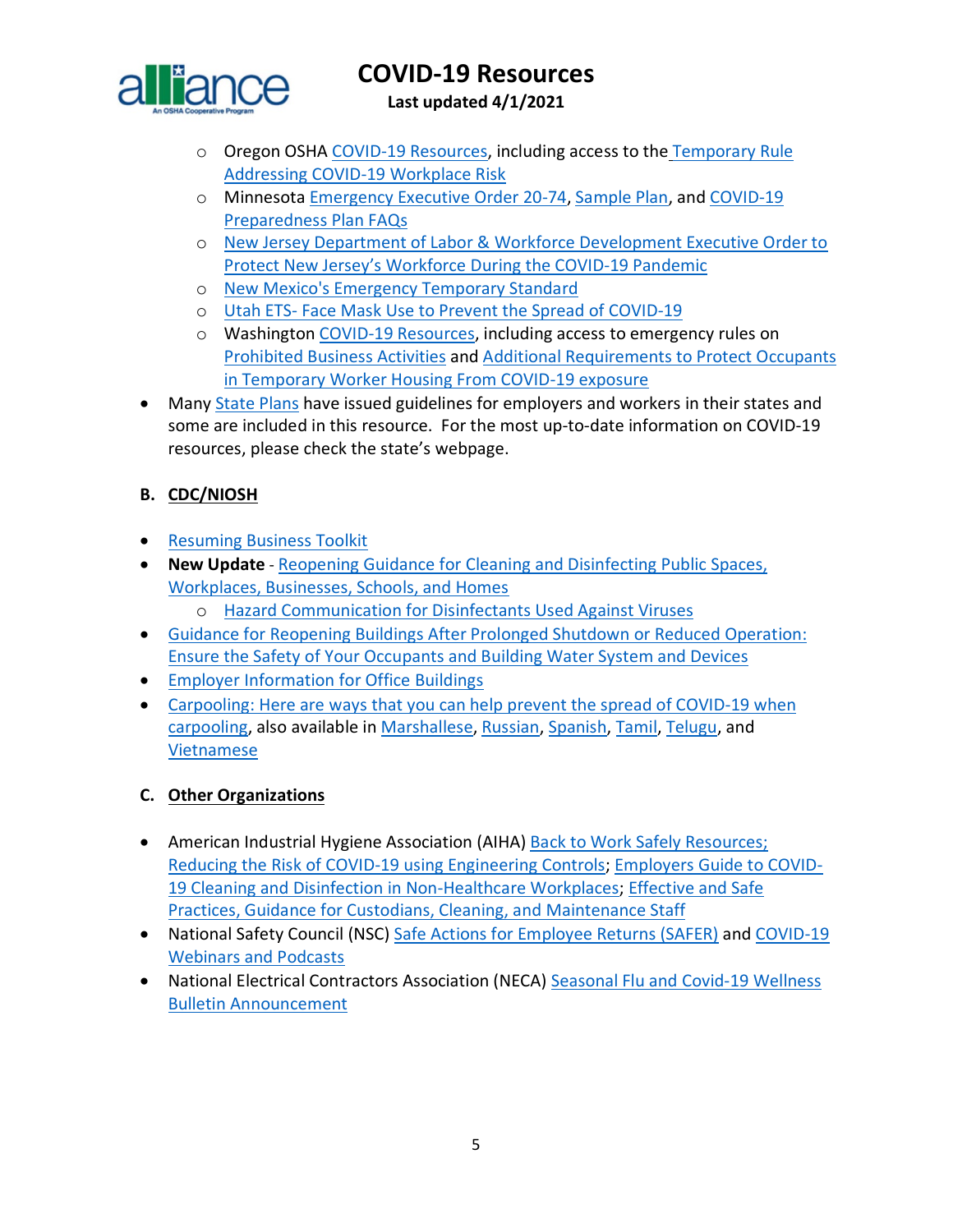

**Last updated 4/1/2021**

# <span id="page-5-0"></span>**III. Resources on Cloth Face Coverings (not PPE) and Respiratory Protection**

## <span id="page-5-1"></span>**A. OSHA/State Plan/CDC**

- See Section I.A.1. above for OSHA enforcement memoranda related to respiratory protection.
- OSHA [COVID-19 Guidance on the Use of Cloth Face Coverings while Working Outdoors](https://www.osha.gov/SLTC/heatstress/covid-19-cloth-coverings-outdoor-heat.pdf)  [in Hot and Humid Conditions](https://www.osha.gov/SLTC/heatstress/covid-19-cloth-coverings-outdoor-heat.pdf)
- OSHA [COVID-19 Guidance on the Use of Cloth Face Coverings while Working Indoors in](https://www.osha.gov/SLTC/heatstress/covid-19-cloth-coverings-indoor-heat.pdf)  [Hot and Humid Conditions](https://www.osha.gov/SLTC/heatstress/covid-19-cloth-coverings-indoor-heat.pdf)
- OSHA [Seven Steps to Correctly Wear a Respirator at Work](https://www.osha.gov/publications/publication-products?publication_title=Seven+Steps+to+Correctly+Wear+a+Respirator+at+Work) (Available in 16 Languages)
- OSHA [Understanding Compliance with OSHA's Respiratory Protection Standard During](https://www.osha.gov/SLTC/respiratoryprotection/respiratory-protection-covid19-compliance.pdf)  [the Coronavirus Disease 2019 \(COVID-19\) Pandemic](https://www.osha.gov/SLTC/respiratoryprotection/respiratory-protection-covid19-compliance.pdf)
- CDC [Use of Cloth Face Coverings to Help Slow the Spread of COVID-19](https://www.cdc.gov/coronavirus/2019-ncov/prevent-getting-sick/diy-cloth-face-coverings.html) and [How to Safely](https://www.cdc.gov/coronavirus/2019-ncov/downloads/cloth-face-covering.pdf)  [Wear and Take Off a Cloth Face Covering](https://www.cdc.gov/coronavirus/2019-ncov/downloads/cloth-face-covering.pdf)
- CDC [Factors to Consider When Planning to Purchase Respirators from Another Country](https://www.cdc.gov/coronavirus/2019-ncov/hcp/ppe-strategy/international-respirator-purchase.html?deliveryName=USCDC_10_4-DM27902)
- CDC [Optimize N95 Respirator and Other Respirators](https://www.cdc.gov/coronavirus/2019-ncov/hcp/n95-other-respirators.html)
- **New -** NIOSH [Overview of The ASTM F3502-21 Barrier Face Covering Standard](https://blogs.cdc.gov/niosh-science-blog/2021/04/23/bfc-standard/?ACSTrackingID=USCSC_170-DM55602&ACSTrackingLabel=NIOSH%20Science%20Blog%20post%3A%20%20Overview%20of%20The%20ASTM%20F3502-21%20Barrier%20Face%20Covering%20Standard&deliveryName=USCSC_170-DM55602)
- NIOSH [Filtering Facepiece Respirators with an Exhalation Valve: Measurements of](https://www.cdc.gov/niosh/docs/2021-107/)  [Filtration Efficiency to Evaluate Their](https://www.cdc.gov/niosh/docs/2021-107/) Potential for Source Control
- NIOSH [Science Blog on Skin Irritation from Prolonged Use of Tight-Fitting Respirators](https://blogs.cdc.gov/niosh-science-blog/2020/08/04/skin-irritation-respirators/?deliveryName=USCDC_10_4-DM34769)
- NIOSH [Counterfeit Respirators / Misrepresentation of NIOSH-Approval](https://www.cdc.gov/niosh/npptl/usernotices/counterfeitResp.html)
- **NEW -** FDA [Recommends Transition from Use of Decontaminated Disposable Respirators](https://www.fda.gov/medical-devices/letters-health-care-providers/fda-recommends-transition-use-decontaminated-disposable-respirators-letter-health-care-personnel-and)  - [Letter to Health Care Personnel and Facilities](https://www.fda.gov/medical-devices/letters-health-care-providers/fda-recommends-transition-use-decontaminated-disposable-respirators-letter-health-care-personnel-and)
	- o **New Update** [Decontamination Systems for Personal Protective Equipment](https://www.fda.gov/medical-devices/coronavirus-disease-2019-covid-19-emergency-use-authorizations-medical-devices/decontamination-systems-personal-protective-equipment-euas)  [EUAs](https://www.fda.gov/medical-devices/coronavirus-disease-2019-covid-19-emergency-use-authorizations-medical-devices/decontamination-systems-personal-protective-equipment-euas)
	- o [FAQs for Filtering Facepiece Respirator \(FFR\) Decontamination Systems](https://www.fda.gov/medical-devices/coronavirus-covid-19-and-medical-devices/faqs-filtering-facepiece-respirator-ffr-decontamination-systems?utm_medium=email&utm_source=govdelivery)

# <span id="page-5-2"></span>**IV. Vaccine/Vaccinations**

### <span id="page-5-3"></span>**A. OSHA/State Plan/CDC/FDA**

- OSHA [Keeping Workers Safe at COVID-19 Vaccination Sites](https://www.osha.gov/sites/default/files/publications/OSHA4109.pdf)
- Illinois [Employer Guidance: Compensation, Paid Leave and the COVID-19 Vaccine](https://www2.illinois.gov/idol/Documents/IDOL_Vaccine%20Leave%20Guidance.pdf)
- CDC [COVID-19 Vaccine](https://www.cdc.gov/coronavirus/2019-ncov/vaccines/index.html) website
- CDC [COVID-19 Vaccine Communication Toolkit for Essential Workers](https://www.cdc.gov/coronavirus/2019-ncov/vaccines/toolkits/essential-workers.html) and other CDC [Vaccine Communication Toolkits](https://www.cdc.gov/coronavirus/2019-ncov/vaccines/toolkits.html)
- CDC [Workplace Vaccination Program](https://www.cdc.gov/coronavirus/2019-ncov/vaccines/recommendations/essentialworker/workplace-vaccination-program.html)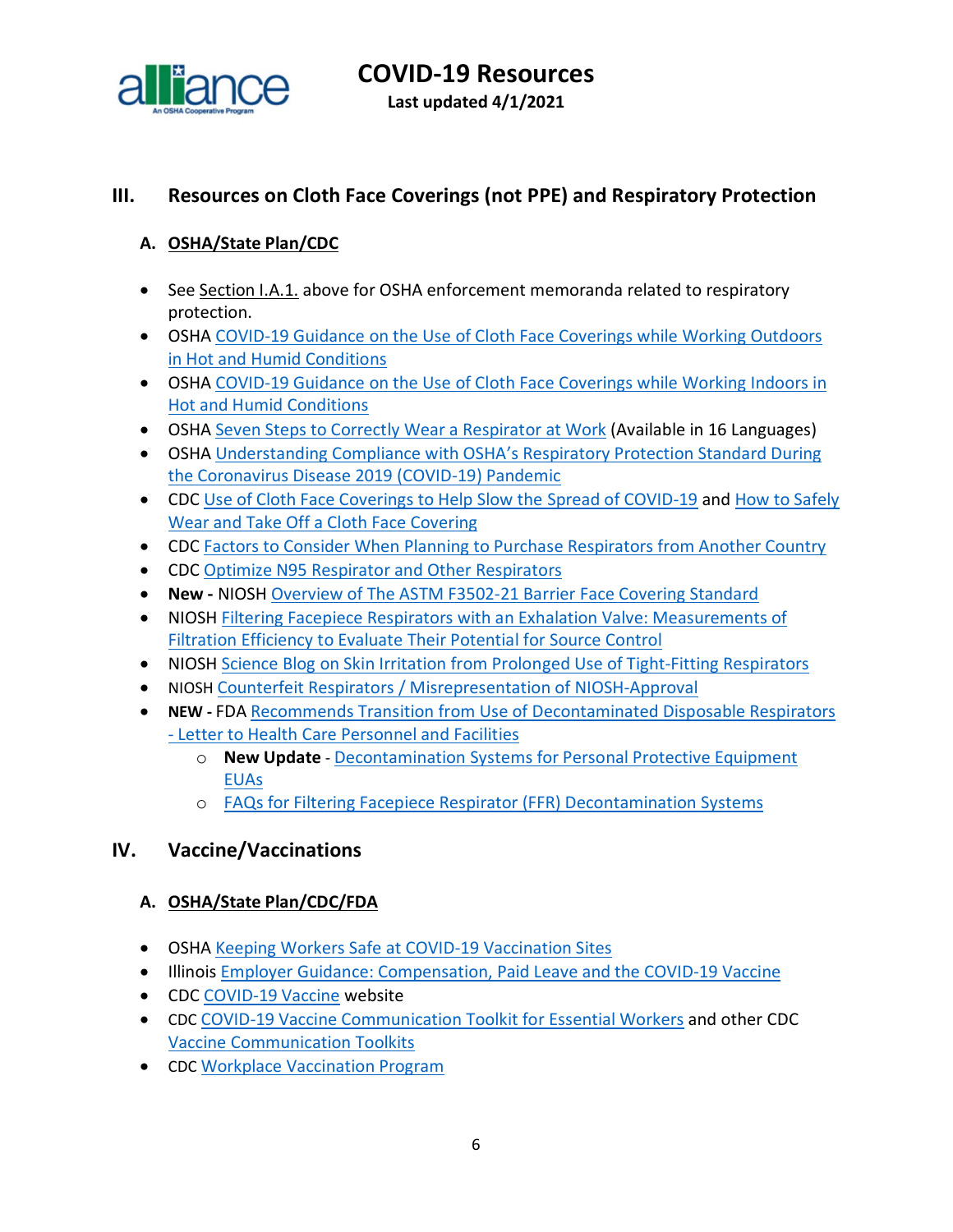

**Last updated 4/1/2021**

- CDC [Vaccine Product Information,](https://www.cdc.gov/vaccines/covid-19/info-by-product/index.html) including information about specific vaccines [Moderna](https://www.cdc.gov/coronavirus/2019-ncov/vaccines/different-vaccines/Moderna.html) and Pfizer- [BioNTech](https://www.cdc.gov/coronavirus/2019-ncov/vaccines/different-vaccines/Pfizer-BioNTech.html) and [Janssen/J&J](https://www.cdc.gov/coronavirus/2019-ncov/vaccines/different-vaccines/janssen.html)
	- o **New** [FDA and CDC Lift Recommended Pause on Johnson & Johnson \(Janssen\)](https://www.cdc.gov/media/releases/2021/fda-cdc-lift-vaccine-use.html)  [COVID-19](https://www.cdc.gov/media/releases/2021/fda-cdc-lift-vaccine-use.html) and CDC [Updated Recommendations from the Advisory Committee](https://www.cdc.gov/mmwr/volumes/70/wr/mm7017e4.htm?s_cid=mm7017e4_x)  [on Immunization Practices for Use of the Janssen \(Johnson & Johnson\) COVID-19](https://www.cdc.gov/mmwr/volumes/70/wr/mm7017e4.htm?s_cid=mm7017e4_x)  [Vaccine](https://www.cdc.gov/mmwr/volumes/70/wr/mm7017e4.htm?s_cid=mm7017e4_x)
- **New Update** CDC [Frequently Asked Questions about COVID-19 Vaccination](https://www.cdc.gov/coronavirus/2019-ncov/vaccines/faq.html)
- **New Update** CDC [Safe and Proper Sharps Disposal During the COVID-19 Mass](https://www.cdc.gov/vaccines/covid-19/training-education/safe-proper-sharps-disposal.html)  [Vaccination Campaign](https://www.cdc.gov/vaccines/covid-19/training-education/safe-proper-sharps-disposal.html) and [Strategies for Sharps Disposal Container Use During Supply](https://www.cdc.gov/vaccines/covid-19/downloads/strategies-sharps-disposal-container.pdf)  **[Shortages](https://www.cdc.gov/vaccines/covid-19/downloads/strategies-sharps-disposal-container.pdf)**
- [Advisory Committee on Immunization Practices \(ACIP\) Covid-19 Vaccine](https://www.cdc.gov/vaccines/hcp/acip-recs/vacc-specific/covid-19.html)  [Recommendations](https://www.cdc.gov/vaccines/hcp/acip-recs/vacc-specific/covid-19.html)
- **New Update** FDA [COVID-19 Vaccines](https://www.fda.gov/emergency-preparedness-and-response/coronavirus-disease-2019-covid-19/covid-19-vaccines)
- [Cybersecurity and Infrastructure Security Agency \(CISA\) COVID-19 Vaccine Distribution](https://www.cisa.gov/sites/default/files/publications/COVID-19_Vaccine_Distribution_Physical_Security_Measures_508.pdf)  [Physical Security Measures Infographic](https://www.cisa.gov/sites/default/files/publications/COVID-19_Vaccine_Distribution_Physical_Security_Measures_508.pdf)

# <span id="page-6-0"></span>**V. Additional Resources by Industry Sector**

## <span id="page-6-1"></span>**A. Healthcare**

## **1. OSHA/State Plans**

- [Healthcare Workers and Employers](https://www.osha.gov/SLTC/covid-19/healthcare-workers.html)
	- o [Washington State Plan](https://www.doh.wa.gov/Emergencies/NovelCoronavirusOutbreak2020COVID19/ResourcesandRecommendations) (includes section for Healthcare Employers and Workers)
- [Emergency Response Workers and Employers](https://www.osha.gov/SLTC/covid-19/emergency-response.html)
- [Dentistry Workers and Employers](https://www.osha.gov/SLTC/covid-19/dentistry.html)
	- o [Guidance for Dental Practitioners](https://www.osha.gov/Publications/OSHA4019.pdf) [\(Spanish\)](https://www.osha.gov/Publications/OSHA4020.pdf)
	- o [South Carolina State Plan Fast Facts](http://www.scosha.llronline.com/pdfs/2020/Covid19%20Fact%20Sheet.pdf)
- [Retail Pharmacies](https://www.osha.gov/Publications/OSHA4023.pdf) [\(Spanish\)](https://www.osha.gov/Publications/OSHA4024.pdf)
- [Nursing homes and Long-Term Care Facilities](https://www.osha.gov/Publications/OSHA4025.pdf) [\(Spanish\)](https://www.osha.gov/Publications/OSHA4026.pdf)
- [RESPIRATORY PROTECTION GUIDANCE for the Employers of Those Working in Nursing](https://www.osha.gov/sites/default/files/respiratory-protection-covid19-long-term-care.pdf)  [Homes, Assisted Living, and Other Long-Term Care Facilities During the COVID-19](https://www.osha.gov/sites/default/files/respiratory-protection-covid19-long-term-care.pdf)  [Pandemic](https://www.osha.gov/sites/default/files/respiratory-protection-covid19-long-term-care.pdf)

# **2. HHS/CDC/NIOSH**

- [Emergency Medical Services](https://www.cdc.gov/coronavirus/2019-ncov/hcp/guidance-for-ems.html)
- [Healthcare Professionals](https://www.cdc.gov/coronavirus/2019-nCoV/hcp/index.html)
- [Infection Prevention and Control](https://www.cdc.gov/coronavirus/2019-ncov/hcp/infection-control-recommendations.html)
- [Pharmacies](https://www.cdc.gov/coronavirus/2019-ncov/hcp/pharmacies.html)
- [Dental Settings](https://www.cdc.gov/coronavirus/2019-ncov/hcp/dental-settings.html)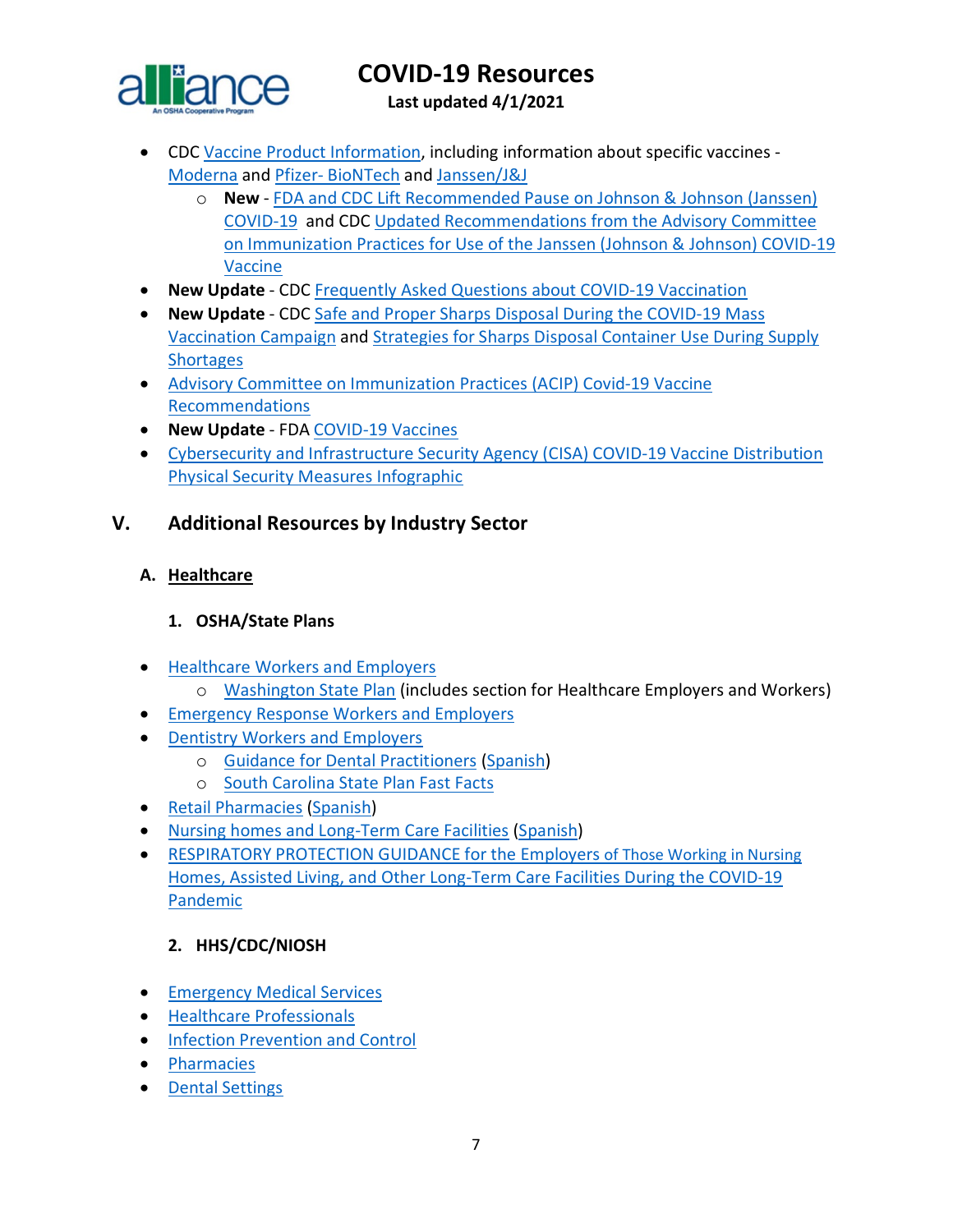

**Last updated 4/1/2021**

- [Nursing Homes and Long-Term Care Facilities](https://www.cdc.gov/coronavirus/2019-ncov/hcp/nursing-home-long-term-care.html)
- [Healthcare Personnel and First Responders: How to Cope with Stress and Build](https://www.cdc.gov/coronavirus/2019-ncov/community/mental-health-healthcare.html?deliveryName=USCDC_10_4-DM27902)  [Resilience During the COVID-19 Pandemic](https://www.cdc.gov/coronavirus/2019-ncov/community/mental-health-healthcare.html?deliveryName=USCDC_10_4-DM27902)
- [Optimizing Personal Protective Equipment Supplies,](https://www.cdc.gov/coronavirus/2019-ncov/hcp/ppe-strategy/index.html?deliveryName=USCDC_10_4-DM33299) including [during shortages](https://www.cdc.gov/coronavirus/2019-ncov/hcp/ppe-strategy/strategies-optimize-ppe-shortages.html)
- [Recorded](https://gcc02.safelinks.protection.outlook.com/?url=https%3A%2F%2Ft.emailupdates.cdc.gov%2Fr%2F%3Fid%3Dh28e36777%2C120d5047%2C120d7b6d&data=02%7C01%7CJones.Tina%40dol.gov%7Cd57c418e7ca1432a08b408d84061c3ee%7C75a6305472044e0c9126adab971d4aca%7C0%7C0%7C637330135927473111&sdata=XkiEu8j9gbuRoQSnwheU0OZBGa627ZX%2B1wHB3qjFEQk%3D&reserved=0) webinar from NIOSH, OSHA, and University of North Carolina-Chapel Hill on how long-term care facilities can implement respiratory protection programs.
- [COVID-19 Contact Tracing Communications Toolkit for Health Departments](https://www.cdc.gov/coronavirus/2019-ncov/php/contact-tracing-comms.html)
- HHS Healthcare Resilience Working Group (HRWG) [Fact Sheet: Personal Protective](https://files.asprtracie.hhs.gov/documents/ppepp-toolkit-fact-sheet-hrwg.pdf)  [Equipment \(PPE\) Preservation Planning](https://files.asprtracie.hhs.gov/documents/ppepp-toolkit-fact-sheet-hrwg.pdf) Toolkit
- [Ensuring Healthcare Safety During the COVID-19 Pandemic \(webinar\)](https://asprtracie.hhs.gov/technical-resources/resource/8690/ensuring-healthcare-safety-throughout-the-covid-19-pandemic)
- **New-** HHS [Substance Abuse and Mental Health Services Administration](https://www.samhsa.gov/sites/default/files/training-and-technical-assistance-covid19.pdf)  [\(SAMSHA\)Training and Technical Assistance Related to COVID-19](https://www.samhsa.gov/sites/default/files/training-and-technical-assistance-covid19.pdf)

### <span id="page-7-0"></span>**B. Transportation**

### **1. OSHA**

- [Package Delivery](https://www.osha.gov/Publications/OSHA3998.pdf) [\(Spanish\)](https://www.osha.gov/Publications/OSHA3999.pdf)
- [Airline Operations](https://www.osha.gov/SLTC/covid-19/airline.html)
- [Border Protection and Transportation Security](https://www.osha.gov/SLTC/covid-19/border-protection-transportation-security.html)
- [Solid Waste and Wastewater Management](https://www.osha.gov/SLTC/covid-19/solid-waste-wastewater-mgmt.html)

### **2. NIOSH/CDC**

- [Transit Station](https://gcc01.safelinks.protection.outlook.com/?url=https%3A%2F%2Fwww.cdc.gov%2Fcoronavirus%2F2019-ncov%2Fcommunity%2Forganizations%2Ftransit-station-workers.html&data=02%7C01%7CLee.Joey.C%40dol.gov%7Cd3f028a2390845ad13b208d7e073765f%7C75a6305472044e0c9126adab971d4aca%7C0%7C0%7C637224658823402199&sdata=gqxR39aHbuIIXIFKdxcH5%2Fr0vh%2F%2F8kcprzxfnJYzU5c%3D&reserved=0) and fact sheets for [employees](https://www.cdc.gov/coronavirus/2019-ncov/community/organizations/transit-station-employees.html?deliveryName=USCDC_10_4-DM35438) and [employers](https://www.cdc.gov/coronavirus/2019-ncov/community/organizations/transit-station-workers.html?deliveryName=USCDC_10_4-DM35438)
- [Transit Maintenance a](https://gcc01.safelinks.protection.outlook.com/?url=https%3A%2F%2Fwww.cdc.gov%2Fcoronavirus%2F2019-ncov%2Fcommunity%2Forganizations%2Ftransit-maintenance-worker.html&data=02%7C01%7CLee.Joey.C%40dol.gov%7Cd3f028a2390845ad13b208d7e073765f%7C75a6305472044e0c9126adab971d4aca%7C0%7C0%7C637224658823402199&sdata=j%2FUwewl%2FKQrbWd%2BDaUmUqfjBE5nOjDYRkHN05dJuJmM%3D&reserved=0)nd fact sheets for [employees](https://www.cdc.gov/coronavirus/2019-ncov/community/organizations/transit-maintenance-employees.html?deliveryName=USCDC_10_4-DM35438) and [employers](https://www.cdc.gov/coronavirus/2019-ncov/community/organizations/transit-maintenance-worker.html?deliveryName=USCDC_10_4-DM35438)
- Fact Sheets for Paratransit operator [employees](https://www.cdc.gov/coronavirus/2019-ncov/community/organizations/paratransit-employees.html?deliveryName=USCDC_10_4-DM37810) and [employers](https://www.cdc.gov/coronavirus/2019-ncov/community/organizations/paratransit-employers.html?deliveryName=USCDC_10_4-DM37810)
- [Rail Transit Operators a](https://gcc01.safelinks.protection.outlook.com/?url=https%3A%2F%2Fwww.cdc.gov%2Fcoronavirus%2F2019-ncov%2Fcommunity%2Forganizations%2Frail-transit-operator.html&data=02%7C01%7CLee.Joey.C%40dol.gov%7Cd3f028a2390845ad13b208d7e073765f%7C75a6305472044e0c9126adab971d4aca%7C0%7C0%7C637224658823412157&sdata=Qn4BrDpf14FE29V6jS%2F6XeZ9sYQ1dThZP4p3YCPQo10%3D&reserved=0)nd fact sheets for [employees](https://www.cdc.gov/coronavirus/2019-ncov/community/organizations/rail-transit-employees.html?deliveryName=USCDC_10_4-DM35438) and [employers](https://www.cdc.gov/coronavirus/2019-ncov/community/organizations/rail-transit-operator.html?deliveryName=USCDC_10_4-DM35438)
- [Bus Transit Operators a](https://gcc01.safelinks.protection.outlook.com/?url=https%3A%2F%2Fwww.cdc.gov%2Fcoronavirus%2F2019-ncov%2Fcommunity%2Forganizations%2Fbus-transit-operator.html&data=02%7C01%7CLee.Joey.C%40dol.gov%7Cd3f028a2390845ad13b208d7e073765f%7C75a6305472044e0c9126adab971d4aca%7C0%7C0%7C637224658823412157&sdata=1LfVqpGfiPT8YHqVgmknweLGf51kxuB6CO3wyC%2FGVKY%3D&reserved=0)nd fact sheets for [employees](https://www.cdc.gov/coronavirus/2019-ncov/community/organizations/bus-transit-employees.html?deliveryName=USCDC_10_4-DM35438) and [employers](https://www.cdc.gov/coronavirus/2019-ncov/community/organizations/bus-transit-operator.html?deliveryName=USCDC_10_4-DM35438)
- [Airport Personnel and COVID-19](https://www.cdc.gov/coronavirus/2019-ncov/community/worker-safety-support/airports.html)
- [Airline Catering Truck Drivers and Helpers](https://gcc01.safelinks.protection.outlook.com/?url=https%3A%2F%2Fwww.cdc.gov%2Fcoronavirus%2F2019-ncov%2Fcommunity%2Forganizations%2Fairline-catering-truck-drivers.html&data=02%7C01%7CLee.Joey.C%40dol.gov%7Cd3f028a2390845ad13b208d7e073765f%7C75a6305472044e0c9126adab971d4aca%7C0%7C0%7C637224658823432069&sdata=nWmSKI0rQFZOEra72a5umFVE%2BgWhrOSYZet4aGSZDgI%3D&reserved=0)
- [Aircraft Maintenance](https://gcc01.safelinks.protection.outlook.com/?url=https%3A%2F%2Fwww.cdc.gov%2Fcoronavirus%2F2019-ncov%2Fcommunity%2Forganizations%2Faircraft-maintenance-workers.html&data=02%7C01%7CLee.Joey.C%40dol.gov%7Cd3f028a2390845ad13b208d7e073765f%7C75a6305472044e0c9126adab971d4aca%7C0%7C0%7C637224658823432069&sdata=aIi6sfP%2BuhQPcDVin8Ki4gAcFUYcBO6YyFQNymV0zTI%3D&reserved=0)
- [Airline Customer Service Representatives and Gate Agents](https://gcc01.safelinks.protection.outlook.com/?url=https%3A%2F%2Fwww.cdc.gov%2Fcoronavirus%2F2019-ncov%2Fcommunity%2Fairport-customer-factsheet.html&data=02%7C01%7CLee.Joey.C%40dol.gov%7Cd3f028a2390845ad13b208d7e073765f%7C75a6305472044e0c9126adab971d4aca%7C0%7C0%7C637224658823432069&sdata=xDeDkhBeqOtXLQNdSOPbiMVIKIRyIGdzKuobtpNN3kk%3D&reserved=0)
- [Mail and Parcel Delivery Drivers](https://www.cdc.gov/coronavirus/2019-ncov/community/organizations/mail-parcel-drivers.html)
- What Long-Haul Truck [Drivers Need to Know about COVID-19](https://www.cdc.gov/coronavirus/2019-ncov/community/organizations/long-haul-trucking.html?deliveryName=USCDC_10_4-DM27902)

#### <span id="page-7-1"></span>**C. Retail and Service Industry**

#### **1. OSHA/State Plans**

• [COVID-19 Guidance for Stockroom and Loading Dock Workers](https://www.osha.gov/Publications/OSHA4029.pdf) [\(Spanish\)](https://www.osha.gov/Publications/OSHA4030.pdf)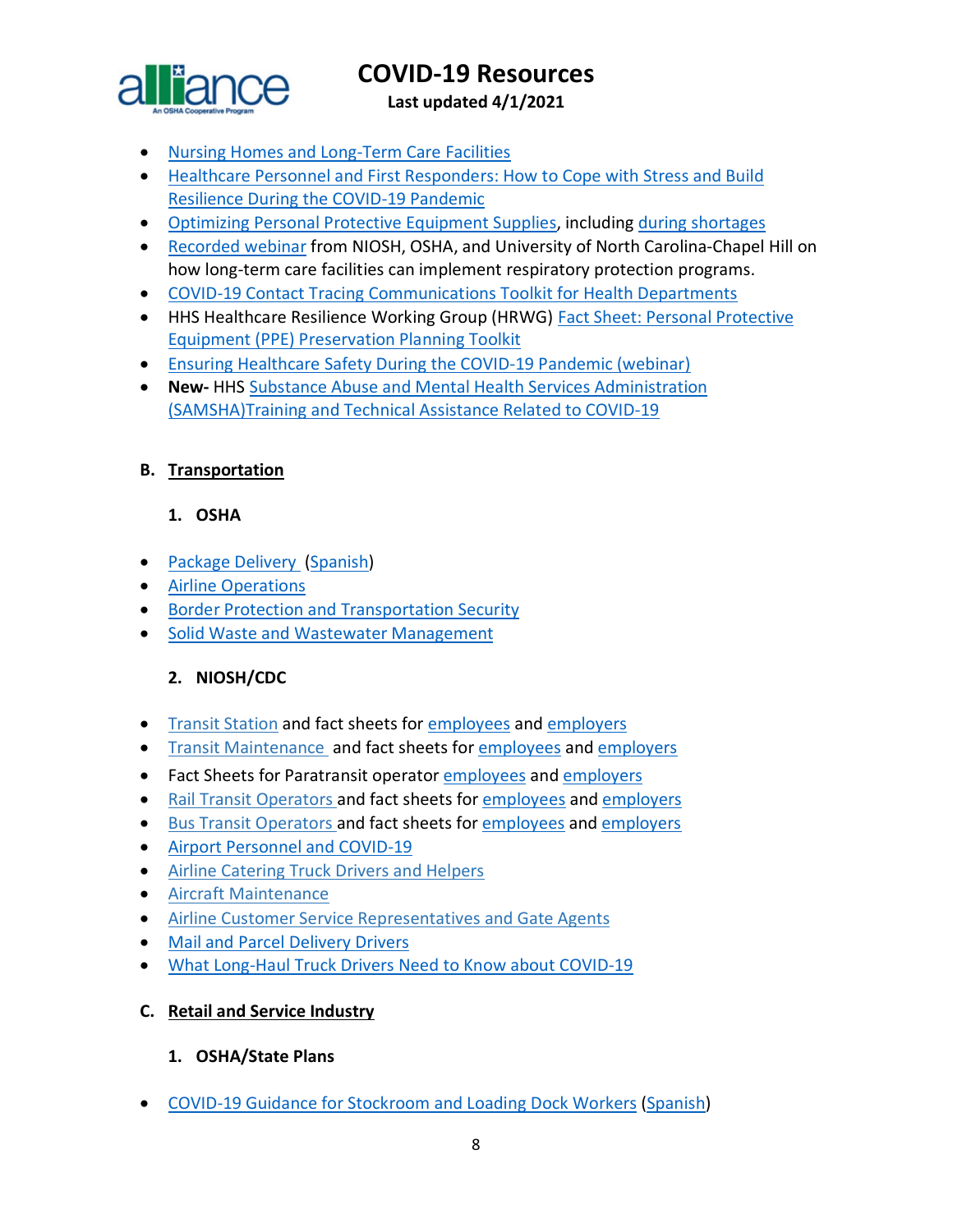

**Last updated 4/1/2021**

- [Retail Workers](https://www.osha.gov/Publications/OSHA3996.pdf) [\(Spanish\)](https://www.osha.gov/Publications/OSHA3997.pdf)
- [Retail Workers and Employers in Critical and High Customer-Volume Environments](https://www.osha.gov/SLTC/covid-19/retail.html)
- [In-Home Repair Services](https://www.osha.gov/SLTC/covid-19/in-home-repair.html)
- [COVID-19 Guidance for In-Home Repair Services Poster](https://www.osha.gov/Publications/OSHA4101.pdf) [\(Spanish\)](https://www.osha.gov/Publications/OSHA4102.pdf)
- [Restaurants & Beverage Vendors Offering Takeout or Curbside Pickup](https://www.osha.gov/Publications/OSHA4017.pdf) [\(Spanish\)](https://www.osha.gov/Publications/OSHA4018.pdf)
- [COVID-19 Guidance for Restaurants Resuming Dine-In Service Poster](https://www.osha.gov/Publications/OSHA4099.pdf) [\(Spanish\)](https://www.osha.gov/Publications/OSHA4100.pdf)
- [Rideshare, Taxi, Car Service](https://www.osha.gov/Publications/OSHA4021.pdf) [\(Spanish\)](https://www.osha.gov/Publications/OSHA4022.pdf)
- [Steps to Protect Automotive Service Workers from Exposure to Coronavirus](https://www.osha.gov/Publications/OSHA4070.pdf) [\(Spanish\)](https://www.osha.gov/Publications/OSHA4071.pdf)
- [Wyoming OSHA Protecting Grocery & Other Essential Workers from COVID-19](http://wyomingworkforce.org/news/2020-04-14a/)
- [Minnesota OSHA Protecting grocery store workers](https://staysafe.mn.gov/industry-guidance/grocery-and-convenience-stores.jsp)
- California/OSHA Safety AND Health Guidance COVID-19 Infection Prevention in Grocery [Stores](https://www.dir.ca.gov/dosh/Coronavirus/COVID-19-Infection-Prevention-in-Grocery-Stores.pdf)
- [COVID-19 Guidance for Hair and Nail Salon Workers](https://www.osha.gov/Publications/OSHA4074.pdf) [\(Spanish\)](https://www.osha.gov/Publications/OSHA4075.pdf)
- [COVID-19 Guidance for Food Truck Workers](https://www.osha.gov/Publications/OSHA4076.pdf) [\(Spanish\)](https://www.osha.gov/Publications/OSHA4077.pdf)
- [Steps to Protect Cleaning Staff During COVID-19](https://www.osha.gov/Publications/OSHA4097.pdf) [\(Spanish\)](https://www.osha.gov/Publications/OSHA4098.pdf)

## **2. NIOSH/CDC**

- [Considerations for Bars and Restaurants,](https://www.cdc.gov/coronavirus/2019-ncov/community/organizations/business-employers/bars-restaurants.html) including [CDC Restaurant and Bars Decision](https://www.cdc.gov/coronavirus/2019-ncov/community/organizations/restaurants-and-bars-decision-tool.html)  [Tool](https://www.cdc.gov/coronavirus/2019-ncov/community/organizations/restaurants-and-bars-decision-tool.html)
- [Food and Grocery Pick-up and Delivery Drivers](https://www.cdc.gov/coronavirus/2019-ncov/community/organizations/food-grocery-drivers.html)
- [Rideshare, Taxi, Limo, and Other Passenger Drivers-for-Hire](https://www.cdc.gov/coronavirus/2019-ncov/community/organizations/rideshare-drivers-for-hire.html)
- [COVID-19 Employer Information for Nail Salons](https://www.cdc.gov/coronavirus/2019-ncov/community/organizations/nail-salon-employers.html?deliveryName=USCDC_10_4-DM30499) and [What Nail Salon Employees Need to](https://www.cdc.gov/coronavirus/2019-ncov/community/organizations/nail-salon-employees.html?deliveryName=USCDC_10_4-DM30499) [Know about COVID-19](https://www.cdc.gov/coronavirus/2019-ncov/community/organizations/nail-salon-employees.html?deliveryName=USCDC_10_4-DM30499)
- [COVID-19 Employer Information for Banks](https://www.cdc.gov/coronavirus/2019-ncov/community/organizations/bank-employers.html?deliveryName=USCDC_10_4-DM31748) and [What Bank Employees Need to Know](https://www.cdc.gov/coronavirus/2019-ncov/community/organizations/bank-employees.html?deliveryName=USCDC_10_4-DM31748)  [about COVID-19](https://www.cdc.gov/coronavirus/2019-ncov/community/organizations/bank-employees.html?deliveryName=USCDC_10_4-DM31748)
- [Limiting Workplace Violence Associated with COVID-19 Prevention Policies in Retail and](https://www.cdc.gov/coronavirus/2019-ncov/community/organizations/business-employers/limit-workplace-violence.html?deliveryName=USCDC_10_4-DM37106)  [Services Businesses](https://www.cdc.gov/coronavirus/2019-ncov/community/organizations/business-employers/limit-workplace-violence.html?deliveryName=USCDC_10_4-DM37106)
- Fact sheets for beauty salon and barbershop [employees](https://www.cdc.gov/coronavirus/2019-ncov/community/organizations/beauty-salon-barber-employees.html?deliveryName=USCDC_10_4-DM37106) and [employers](https://www.cdc.gov/coronavirus/2019-ncov/community/organizations/beauty-salon-barber-employers.html?deliveryName=USCDC_10_4-DM37106)
- Fact Sheets for hotel, resort, and lodge [employees](https://www.cdc.gov/coronavirus/2019-ncov/community/organizations/hotel-employees.html?deliveryName=USCDC_10_4-DM37810) and [employers](https://www.cdc.gov/coronavirus/2019-ncov/community/organizations/hotel-employers.html?deliveryName=USCDC_10_4-DM37810)
- [Considerations for Food Pantries and Food Distribution Sites](https://www.cdc.gov/coronavirus/2019-ncov/community/organizations/food-pantries.html)

#### <span id="page-8-0"></span>**D. Manufacturing**

### **1. OSHA/NIOSH/CDC/FDA**

- **New Update** OSHA/CDC Interim Guidelines for [Manufacturing Workers and Employers](https://www.cdc.gov/coronavirus/2019-ncov/community/guidance-manufacturing-workers-employers.html) and a related presentation [Review of Manufacturing Workers and Employers: Interim](https://www.cdc.gov/coronavirus/2019-ncov/downloads/php/Manufacturing-Workers-Guidance-Overview.pdf)  [Guidance From the CDC and OSHA](https://www.cdc.gov/coronavirus/2019-ncov/downloads/php/Manufacturing-Workers-Guidance-Overview.pdf)
- OSHA [Manufacturing Industry Workforce](https://www.osha.gov/Publications/OSHA4002.pdf) [\(Spanish\)](https://www.osha.gov/Publications/OSHA4003.pdf)
- CDC [Manufacturing Facility Assessment Toolkit](https://www.cdc.gov/coronavirus/2019-ncov/php/manufacturing-facilities-assessment-tool.html) and a related presentation [Review of](https://www.cdc.gov/coronavirus/2019-ncov/downloads/php/Manufacturing-Assessment-Tools-Overview.pdf)  [Manufacturing Facility Assessment Checklist and Tool](https://www.cdc.gov/coronavirus/2019-ncov/downloads/php/Manufacturing-Assessment-Tools-Overview.pdf)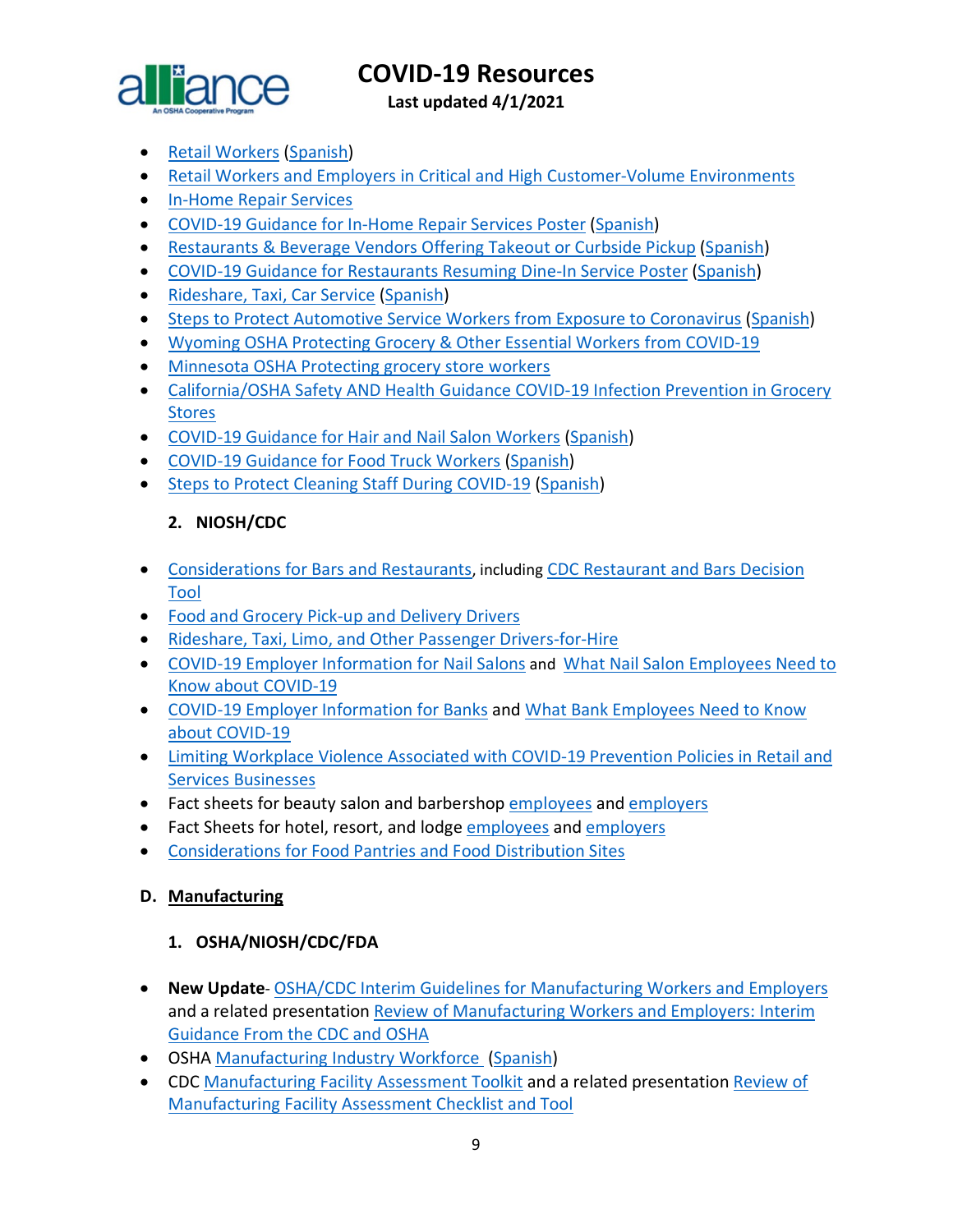

**Last updated 4/1/2021**

- CDC [Manufacturing Facilities: Key Strategies to Prevent COVID-19 Infection among](https://www.cdc.gov/coronavirus/2019-ncov/downloads/community/manufacturing-companies-fs.pdf)  [Employees](https://www.cdc.gov/coronavirus/2019-ncov/downloads/community/manufacturing-companies-fs.pdf)
- CDC [Manufacturing Employees Things You Can do in and Outside of Work to Protect](https://www.cdc.gov/coronavirus/2019-ncov/downloads/community/manufacturing-employees-fs.pdf)  [Yourself and Your Coworkers from COVID-19](https://www.cdc.gov/coronavirus/2019-ncov/downloads/community/manufacturing-employees-fs.pdf)

### <span id="page-9-0"></span>**E. Construction**

### **1. OSHA/State Plan/CDC**

- OSHA [COVID-19 Guidance for the Construction Workforce](https://www.osha.gov/Publications/OSHA4000.pdf) [\(Spanish\)](https://www.osha.gov/Publications/OSHA4001.pdf)
- OSHA [Guidance for Construction Employers and Workers](https://www.osha.gov/SLTC/covid-19/construction.html)
- CDC [Construction COVID-19 Checklists for Employers and Employees](https://www.cdc.gov/coronavirus/2019-ncov/community/organizations/construction-worker-checklists.html)
- [California OSHA COVID-19 Infection Prevention in Construction](https://www.dir.ca.gov/dosh/coronavirus/COVID-19-Infection-Prevention-in-Construction.pdf)
- Nevada OSHA [COVID-19 Letter for Construction Industry](http://dir.nv.gov/uploadedFiles/dirnvgov/content/home/AssessmentsDocs/OSHA%20COVID%2019%20Letter%20for%20Construction%20Industry.pdf)
- Oregon OSHA [COVID-19: Job Health, Safety Resources for Oregon Contractors](https://osha.oregon.gov/Documents/COVID19-orosha-ccb-contractors.pdf)
- [Michigan OSHA Construction COVID-19 Workplace Safety Guidance](https://www.michigan.gov/leo/0,5863,7-336-100207_101283---,00.html)

### **2. CPWR- The Center for Construction Research and Training**

- [Guidance on COVID-19](https://www.cpwr.com/wp-content/uploads/publications/NABTU_CPWR_Standards_COVID-19.pdf) [\(Spanish\)](https://www.cpwr.com/sites/default/files/CPWR_Guidance_on_COVID_SPANISH.pdf)
- [Toolbox Talk on COVID-19](https://www.cpwr.com/sites/default/files/publications/TT-COVID-19.pdf) [\(Spanish\)](https://www.cpwr.com/wp-content/uploads/publications/NABTU_CPWR_Standards_COVID-19_Spanish.pdf)
- [COVID-19 Construction Clearinghouse](http://covid.elcosh.org/index.php)
- COVID-19 [Exposure Control Planning Tool](https://www.covidcpwr.org/)
- [COVID-19 Vaccine Resources for Construction](https://www.cpwr.com/covid-19-resources/covid-19-vaccine-resources/)
- [Best Practices for Distance Learning](https://www.cpwr.com/research/research-to-practice-r2p/r2p-library/other-resources-for-stakeholders/best-practices-for-distance-learning/)

#### **3. The General Building Contractors Association**

- [COVID-19 Recommended Job Site Protocols](https://gbca.com/wp-content/uploads/2020/05/2020.05.29-Job-Site-Protocol-Combined-with-Signatures.pdf)
- [COVID-19 Recommended Response Protocols](https://gbca.com/wp-content/uploads/2020/07/2020.07.09-Response-Protocols-EAS-and-BTC-combined-for-web.pdf)

#### **4. American Industrial Hygiene Association (AIHA)**

- [Focus on Construction Health: COVID-19](https://aiha-assets.sfo2.digitaloceanspaces.com/AIHA/resources/Guidance-Documents/Focus-on-Construction-Health-COVID-19_AIHAGuidanceDocument.pdf)
- <span id="page-9-1"></span>**F. Agriculture**

#### **1. OSHA/NIOSH/CDC/State Plan/FDA**

- [OSHA/CDC Joint Interim Guidance for Agriculture Workers and Employers](https://www.cdc.gov/coronavirus/2019-ncov/community/guidance-agricultural-workers.html)
- OSHA [Agriculture Worker Safety During COVID-19 Wallet Card](https://www.osha.gov/Publications/OSHA4069.pdf) [\(Spanish\)](https://www.osha.gov/Publications/OSHA4069SP.pdf)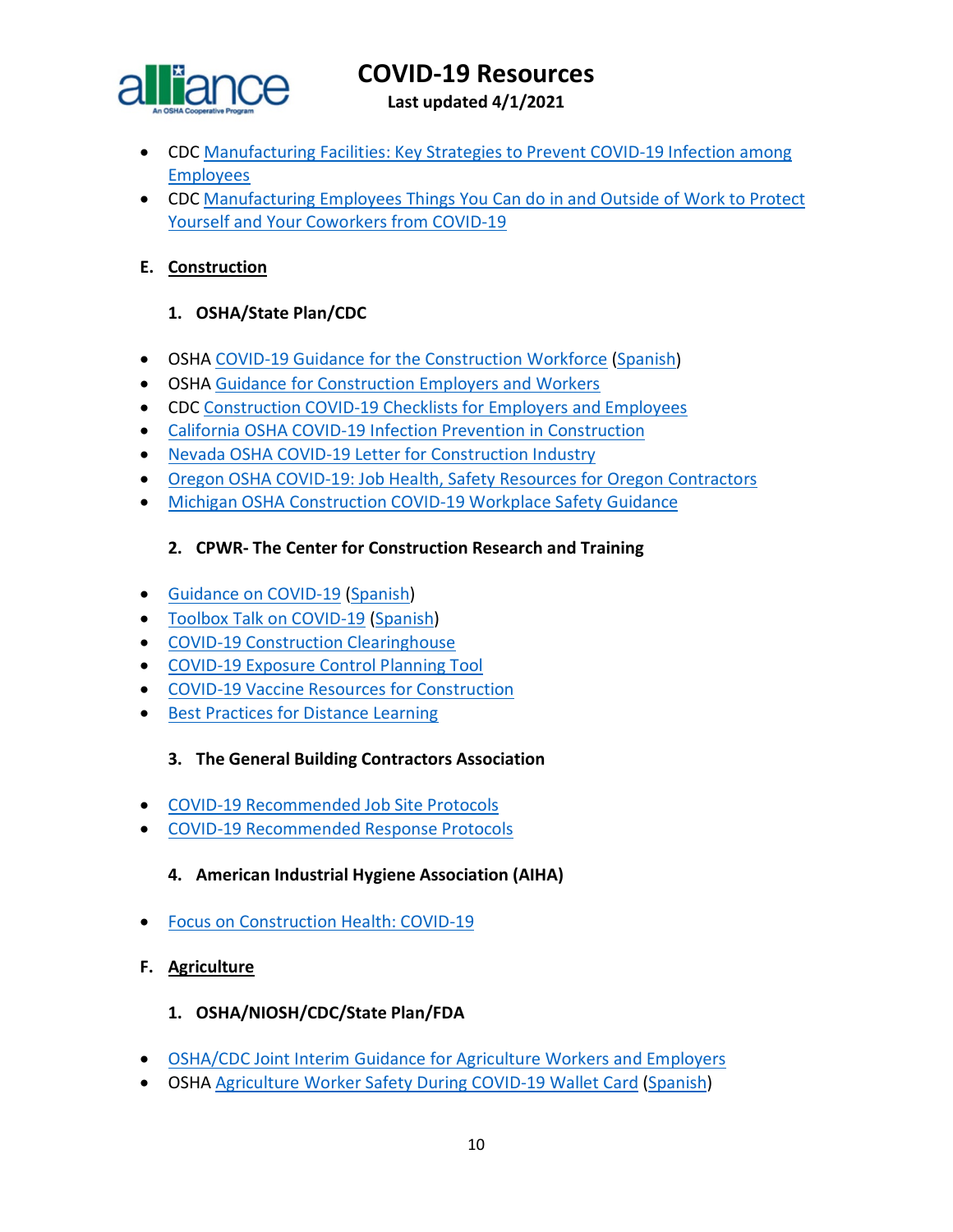

**Last updated 4/1/2021**

- OSHA [Preventing Farmworker Exposure to COVID-29 in Employer-Provided Vehicles](https://www.osha.gov/Publications/OSHA4107.pdf) [\(Spanish\)](https://www.osha.gov/Publications/OSHA4108.pdf)
- CDC [Agricultural Employer Checklist for Creating a COVID-19 Assessment and Control](https://www.cdc.gov/coronavirus/2019-ncov/community/pdf/Agricultural-Employer-checklist.pdf?deliveryName=USCDC_10_4-DM31187)  [Plan](https://www.cdc.gov/coronavirus/2019-ncov/community/pdf/Agricultural-Employer-checklist.pdf?deliveryName=USCDC_10_4-DM31187)
- [North Carolina DOL Guidance Alert for Farm Workers](https://files.nc.gov/ncdol/documents/files/ASH-COVID-19_0.pdf)
- [Oregon/OSHA Temporary rule addressing the COVID-19 emergency in employer](https://osha.oregon.gov/OSHARules/adopted/2020/ao2-2020-text-emergency-rules-ag-covid.pdf)[provided housing, labor-intensive agricultural operations, and agricultural](https://osha.oregon.gov/OSHARules/adopted/2020/ao2-2020-text-emergency-rules-ag-covid.pdf)  [transportation,](https://osha.oregon.gov/OSHARules/adopted/2020/ao2-2020-text-emergency-rules-ag-covid.pdf) and related [enforcement memorandum](https://osha.oregon.gov/OSHARules/adopted/2020/ao2-2020-enforcement-delay-memo.pdf) and [frequently asked questions](https://osha.oregon.gov/Documents/COVID-19-Emergency-Ag-Rule-Q-A.pdf)
- [Washington COVID-19 Safety Rules for Farmworker Housing](https://www.lni.wa.gov/rulemaking-activity/AO20-09/2009CR103EAdoption.pdf?utm_medium=email&utm_source=govdelivery)
- [California/OSHA Safety and Health Guidance COVID-19 Infection Prevention for](https://www.dir.ca.gov/dosh/Coronavirus/COVID-19-Infection-Prevention-in-Agriculture.pdf)  [Agricultural Employers and Employees](https://www.dir.ca.gov/dosh/Coronavirus/COVID-19-Infection-Prevention-in-Agriculture.pdf)
- FDA New Web Page- [COVID-19 Vaccination & the Food and Agriculture Sector](https://www.fda.gov/food/food-safety-during-emergencies/covid-19-vaccination-food-and-agriculture-sector?utm_medium=email&utm_source=govdelivery)

### <span id="page-10-0"></span>**G. Meatpacking and Food Processing**

#### **1. OSHA/NIOSH/CDC/State Plan**

- [OSHA/CDC Joint Interim Guidance for Meat and Poultry Processing Workers and](https://www.cdc.gov/coronavirus/2019-ncov/community/organizations/meat-poultry-processing-workers-employers.html)  [Employers](https://www.cdc.gov/coronavirus/2019-ncov/community/organizations/meat-poultry-processing-workers-employers.html) , and related [Meat and Poultry Processing Facility Assessment Toolkit](https://www.cdc.gov/coronavirus/2019-ncov/php/meat-processing-assessment-tool.html?deliveryName=USCDC_10_4-DM30062)
- OSHA [9 Steps to Reducing Worker Exposure to COVID-19 in Meat, Poultry, and Pork](https://www.osha.gov/publications#coronavirus-covid-19-9-steps-to-reducing-worker-exposure-to-covid-19-in-meat-poultry-and-pork-processing-and-packaging-facilities-poster-new-items)  [Processing and Packaging Facilities Poster](https://www.osha.gov/publications#coronavirus-covid-19-9-steps-to-reducing-worker-exposure-to-covid-19-in-meat-poultry-and-pork-processing-and-packaging-facilities-poster-new-items) (Available in 24 Languages)
- CDC [Meat and Poultry Processing Facilities: Key Strategies to Prevent COVID-19](https://www.cdc.gov/coronavirus/2019-ncov/downloads/community/FS-MeatProcessing-EMPLOYERS.pdf?deliveryName=USCDC_10_4-DM31187)  [Infection among Employees](https://www.cdc.gov/coronavirus/2019-ncov/downloads/community/FS-MeatProcessing-EMPLOYERS.pdf?deliveryName=USCDC_10_4-DM31187)
- CDC [Meat and Poultry Processing Employees: Things you can do at work and at home to](https://www.cdc.gov/coronavirus/2019-ncov/downloads/community/FS-MeatProcessing-EMPLOYEES.pdf?deliveryName=USCDC_10_4-DM31187)  [protect from COVID-19](https://www.cdc.gov/coronavirus/2019-ncov/downloads/community/FS-MeatProcessing-EMPLOYEES.pdf?deliveryName=USCDC_10_4-DM31187)
- [Minnesota Department of Labor and Industry COVID-19 Health and Safety Guidelines for](https://www.dli.mn.gov/sites/default/files/pdf/COVID_19_meatpacking_guidance.pdf)  [the Meatpacking Industry](https://www.dli.mn.gov/sites/default/files/pdf/COVID_19_meatpacking_guidance.pdf)
- OSHA/CDC Joint [Interim Guidance for Protecting Seafood Processing Workers from](https://www.cdc.gov/coronavirus/2019-ncov/community/guidance-seafood-processing.html)  [COVID-19](https://www.cdc.gov/coronavirus/2019-ncov/community/guidance-seafood-processing.html)
- CDC [Checklist for Seafood Processing Worksites](https://www.cdc.gov/coronavirus/2019-ncov/community/pdf/Seafood-checklist-covid.pdf?deliveryName=USCDC_10_4-DM34419)
- OSHA Steps to Reducing Worker Exposure to COVID-19 in Fish and Seafood Processing [and Packaging Facilities](https://www.osha.gov/Publications/OSHA4078.pdf) [\(Spanish\)](https://www.osha.gov/Publications/OSHA4079.pdf)
- [Washington State Department of Labor and Industries Food Processing-Warehouse](https://www.lni.wa.gov/forms-publications/F414-166-000.pdf?utm_medium=email&utm_source=govdelivery)  [Coronavirus \(COVID-19\) Fact Sheet](https://www.lni.wa.gov/forms-publications/F414-166-000.pdf?utm_medium=email&utm_source=govdelivery)
- [North Carolina DOL Health and Safety Guidelines](https://www.labor.nc.gov/documents/ha-2250-covid-19-health-and-safety-guidelines-food-processing) for Food Processing
- Oregon [Food Processing Response Toolkit](https://www.oregon.gov/ODA/agriculture/Documents/COVID-19/COVIDProcessorToolkit.pdf)
- [OSHA and FDA Employee Health and Food Safety Checklist for Human and Animal Food](https://www.fda.gov/food/food-safety-during-emergencies/employee-health-and-food-safety-checklist-human-and-animal-food-operations-during-covid-19-pandemic)  [Operations During the COVID-19 Pandemic](https://www.fda.gov/food/food-safety-during-emergencies/employee-health-and-food-safety-checklist-human-and-animal-food-operations-during-covid-19-pandemic)